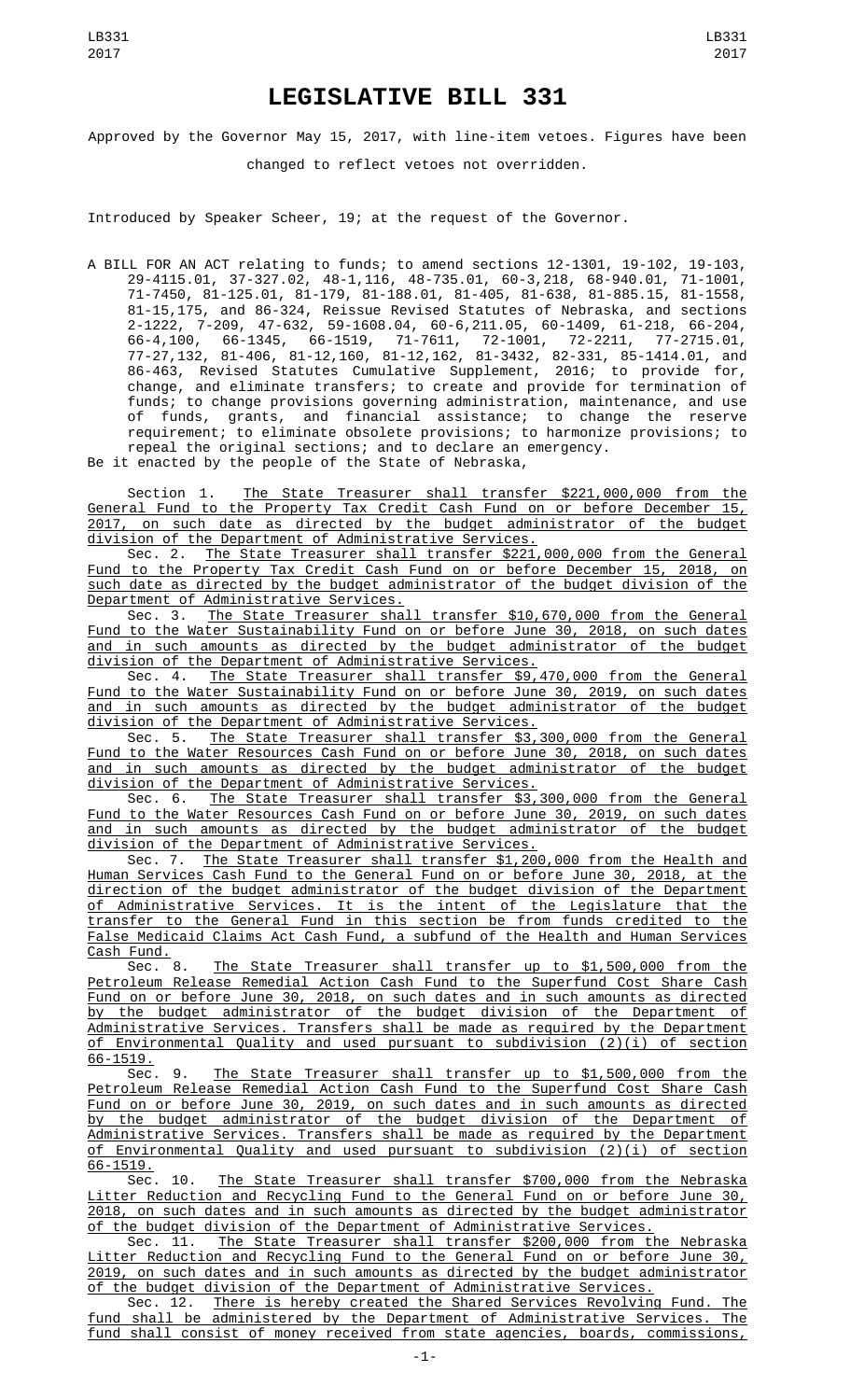political subdivisions, and other governmental entities for shared services provided by the department. Shared services include, but are not limited to, human resource management including payroll processing, process improvement projects, and financial services. Billings for shared services shall be adequate to cover actual and necessary expenses associated with providing these services. The fund shall be used to pay for the administrative expenses incurred by the department to provide such services. Any money in the fund available for investment shall be invested by the state investment officer pursuant to the Nebraska Capital Expansion Act and the Nebraska State Funds Investment Act.

Sec. 13. There is hereby created the Combined Law Enforcement Information Network Cash Fund. The fund shall be maintained by the Nebraska State Patrol and administered by the Superintendent of Law Enforcement and Public Safety. The fund shall consist of fees collected by the Nebraska State Patrol from users of the network and shall be used to pay the costs of operating, maintaining, and enhancing the network. Any money in the fund available for investment shall be invested by the state investment officer pursuant to the Nebraska Capital Expansion Act and the Nebraska State Funds Investment Act. Nebraska Capital Expansion Act and the Nebraska State Funds Investment Act.

Sec. 14. There is hereby created the Treasury Agency Forfeitures Cash Fund. All forfeitures and proceeds received by the Nebraska State Patrol under the federal equitable sharing provisions distributed by federal Treasury agencies as of July 1, 2017, shall be deposited in the fund. This section shall not apply to funds otherwise subject to sections 28-431 and 28-1439.02. The fund shall be used only in accordance with the applicable requirements of the federal government. The fund shall be administered by the Superintendent of Law Enforcement and Public Safety. Any money in the fund available for investment shall be invested by the state investment officer pursuant to the Nebraska

Capital Expansion Act and the Nebraska State Funds Investment Act. There is hereby created the Accounting Division Cash Fund. The fund shall be administered by the Department of Administrative Services. The fund shall consist of funds transferred from the State Building Renewal Assessment Fund and the Building Renewal Allocation Fund. The Accounting Division Cash Fund shall be used to finance the consolidation, implementation, operation, and migration of the state's existing enterprise resourcing planning (ERP) platform, the human resource management platform, an eProcurement platform, and other financial record-keeping platforms to an off-premise software driven platform or platforms. Any money in the fund available for investment shall be invested by the state investment officer pursuant to the Nebraska Capital Expansion Act and the Nebraska State Funds Investment Act.

Sec. 16. Section 2-1222, Revised Statutes Cumulative Supplement, 2016, is amended to read:

2-1222 There is hereby created the Racing Commission's Cash Fund from which shall be appropriated such amounts as are available therefrom and as shall be considered incident to the administration of the State Racing Commission's office. The fund shall contain all license fees and gross receipt taxes collected by the commission as provided under sections 2-1203, 2-1203.01, and 2-1208 but shall not include taxes collected pursuant to section 2-1208.01, and such fees and taxes collected shall be remitted to the State Treasurer for credit to the Racing Commission's Cash Fund. <u>Money in the fund may be</u> transferred to the General Fund at the direction of the Legislature. The State Treasurer shall transfer one hundred fifty thousand dollars from the fund to the General Fund on or before June 15, 2018, on such dates and in such amounts as directed by the budget administrator of the budget division of the Department of Administrative Services. Any money in the Racing Commission's <u>Cash Fund</u> <del>fund</del> available for investment shall be invested by the state investment officer pursuant to the Nebraska Capital Expansion Act and the Nebraska State Funds Investment Act.

Sec. 17. Section 7-209, Revised Statutes Cumulative Supplement, 2016, is amended to read:

7-209 The Legal Education for Public Service and Rural Practice Loan Repayment Assistance Fund is created. The fund shall consist of funds appropriated or transferred by the Legislature, funds donated to the legal education for public legal service and rural practice loan repayment assistance program pursuant to section 7-208, and application fees collected under the Legal Education for Public Service and Rural Practice Loan Repayment Assistance Act. Any money in the Legal Education for Public Service Loan Repayment Fund on July 18, 2014, shall be transferred to the Legal Education for Public Service and Rural Practice Loan Repayment Assistance Fund. Any money in the fund available for investment shall be invested by the state investment officer pursuant to the Nebraska Capital Expansion Act and the Nebraska State Funds Investment Act.

The unexpended, unobligated balance in the Legal Education for Public Service and Rural Practice Loan Repayment Assistance Fund existing on June 30, 2017, shall be transferred to the General Fund on or before July 30, 2017, as directed by the budget administrator of the budget division of the Department of Administrative Services.

Sec. 18. Section 12-1301, Reissue Revised Statutes of Nebraska, is amended to read:

12-1301 (1) The Director of Veterans' Affairs may establish and operate a state veteran cemetery system consisting of a facility in Box Butte County, a facility in Sarpy County, and the Nebraska Veterans' Memorial Cemetery in Hall County. The director may seek and expend private, state, and federal funds for the establishment, construction, maintenance, administration, and operation of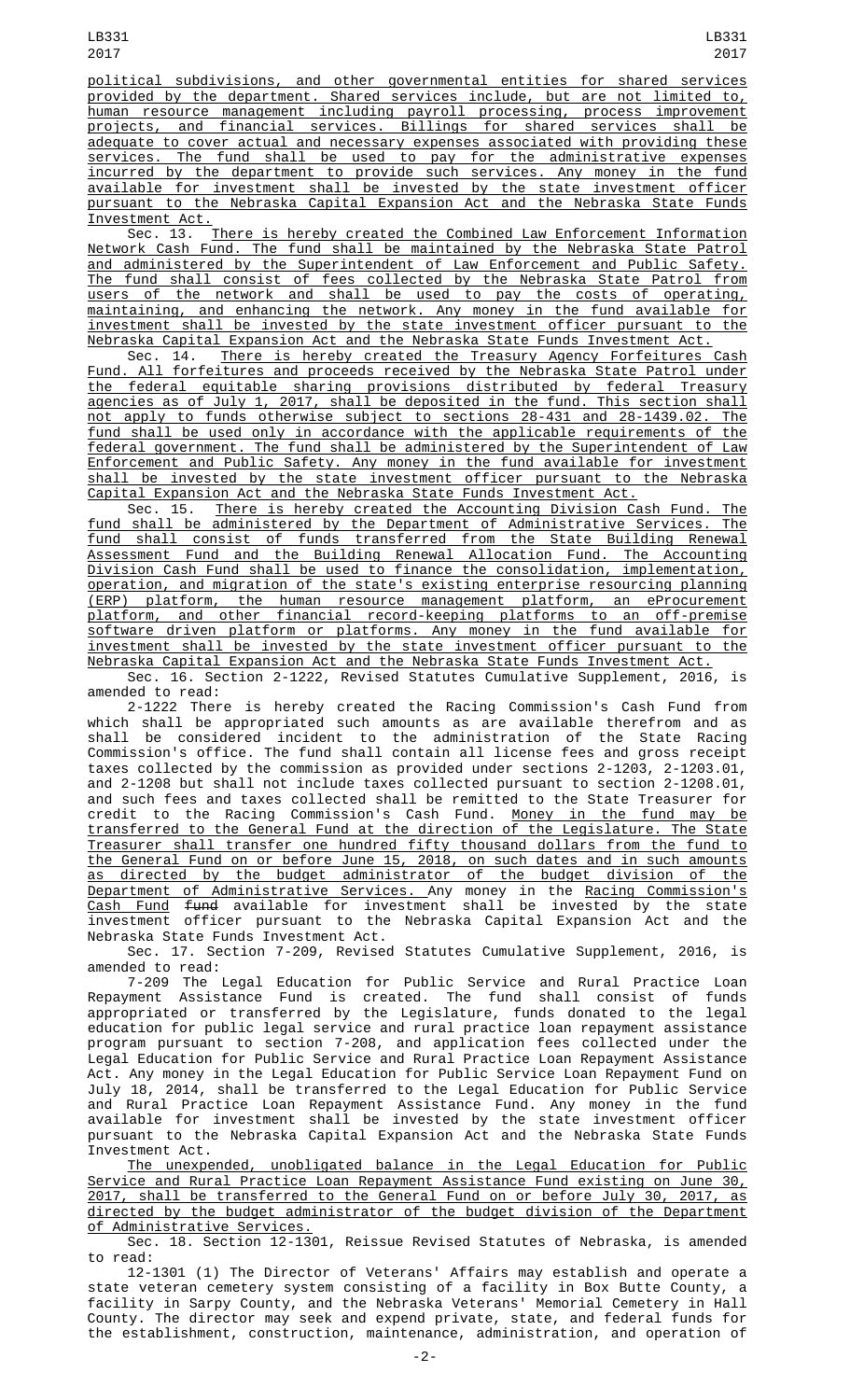the cemetery system as provided in this section. Any gift, bequest, or devise of real property and any acquisition of real property with the proceeds of a donation, gift, bequest, devise, or grant from an individual, an organization, a corporation, a foundation, or a similar entity or from a nonfederal governmental agency for the cemetery system shall be subject to the approval requirements of section 81-1108.33 notwithstanding the value of the real property. All funds received for the construction of the cemetery system shall be remitted to the State Treasurer for credit to the Veteran Cemetery Construction Fund. Any funds remaining in the Veteran Cemetery Construction Fund following the completion of construction of the three facilities comprising the state veteran cemetery system shall upon such completion be transferred to the Nebraska Veteran Cemetery System Endowment Fund, and the Veteran Cemetery Construction Fund shall thereafter terminate.

(2)(a) A trust fund to be known as the Nebraska Veteran Cemetery System Endowment Fund is hereby created. The fund shall consist of:

(i) Gifts, bequests, grants, or contributions from private or public sources designated for the maintenance, administration, or operation of the state veteran cemetery system;

(ii) Any funds transferred from the Veteran Cemetery Construction Fund following the completion of construction of the three facilities comprising the state veteran cemetery system; and

(iii) Following the termination of the Veteran Cemetery Construction Fund, any funds received by the state from any source for the state veteran cemetery system.

(b) No revenue from the General Fund shall be remitted to the Nebraska Veteran Cemetery System Endowment Fund. The Legislature shall not appropriate or transfer money from the Nebraska Veteran Cemetery System Endowment Fund for any purpose other than as provided in this section. Any money in the Nebraska Veteran Cemetery System Endowment Fund available for investment shall be invested by the state investment officer pursuant to the Nebraska Capital Expansion Act and the Nebraska State Funds Investment Act. No portion of the principal of the Nebraska Veteran Cemetery System Endowment Fund shall be expended for any purpose except investment pursuant to this subdivision. All investment earnings from the Nebraska Veteran Cemetery System Endowment Fund shall be credited on a quarterly basis to the Nebraska Veteran Cemetery System Operation Fund.

(3) There is hereby created the Nebraska Veteran Cemetery System Operation Fund. Money in the fund shall be used for the operation, administration, and maintenance of the state veteran cemetery system. Any money in the fund available for investment shall be invested by the state investment officer pursuant to the Nebraska Capital Expansion Act and the Nebraska State Funds Investment Act.

(4) The director may make formal application to the federal government regarding federal financial assistance for the construction of any of the facilities comprising the state veteran cemetery system which is located in a county with a population of less than one hundred thousand persons when he or she determines that the requirements for such assistance have been met.

(5) The director may make formal application to the federal government regarding financial assistance for the construction of any facility comprising a portion of the state veteran cemetery system located in a county with a population of more than one hundred thousand persons when sufficient funds have been remitted to the Nebraska Veteran Cemetery System Endowment Fund such that (a) the projected annual earnings from such fund available for transfer to the Nebraska Veteran Cemetery System Operation Fund plus (b) the projected annual value of formal agreements that have been entered into between the state and any political subdivisions or private entities to subsidize or undertake the operation, administration, or maintenance of any of the facilities within the state veteran cemetery system, has a value that is sufficient to fund the operation, administration, and maintenance of any cemetery created pursuant to this subsection.

(6) The director may expend such funds as may be available for any of the purposes authorized in this section.

(7) The director, with the approval of the Governor, may enter into agreements for cemetery construction, administration, operation, or maintenance with qualified persons, political subdivisions, or business entities. The director shall provide lots in the cemetery system for the interment of deceased veterans as defined by the National Cemetery Administration of the United States Department of Veterans Affairs. The director shall provide lots for the interment of those veterans' spouses, minor children, and unmarried adult children who were physically or mentally disabled and incapable of selfsupport. Section 12-501 does not apply to the state veteran cemetery system.

(8) The Veteran Cemetery Construction Fund is created. Any money in the fund available for investment shall be invested by the state investment officer pursuant to the Nebraska Capital Expansion Act and the Nebraska State Funds Investment Act. The balance in the Veteran Cemetery Construction Fund shall be transferred to the General Fund on or before June 30, 2018, as directed by the budget administrator of the budget division of the Department of Administrative Services.

(9) The director may adopt and promulgate rules and regulations to carry out this section. The rules and regulations shall include requirements for proof of residency, cost of burial if any, and standards for cemeteries, including decorations and headstones.

Sec. 19. Section 19-102, Reissue Revised Statutes of Nebraska, is amended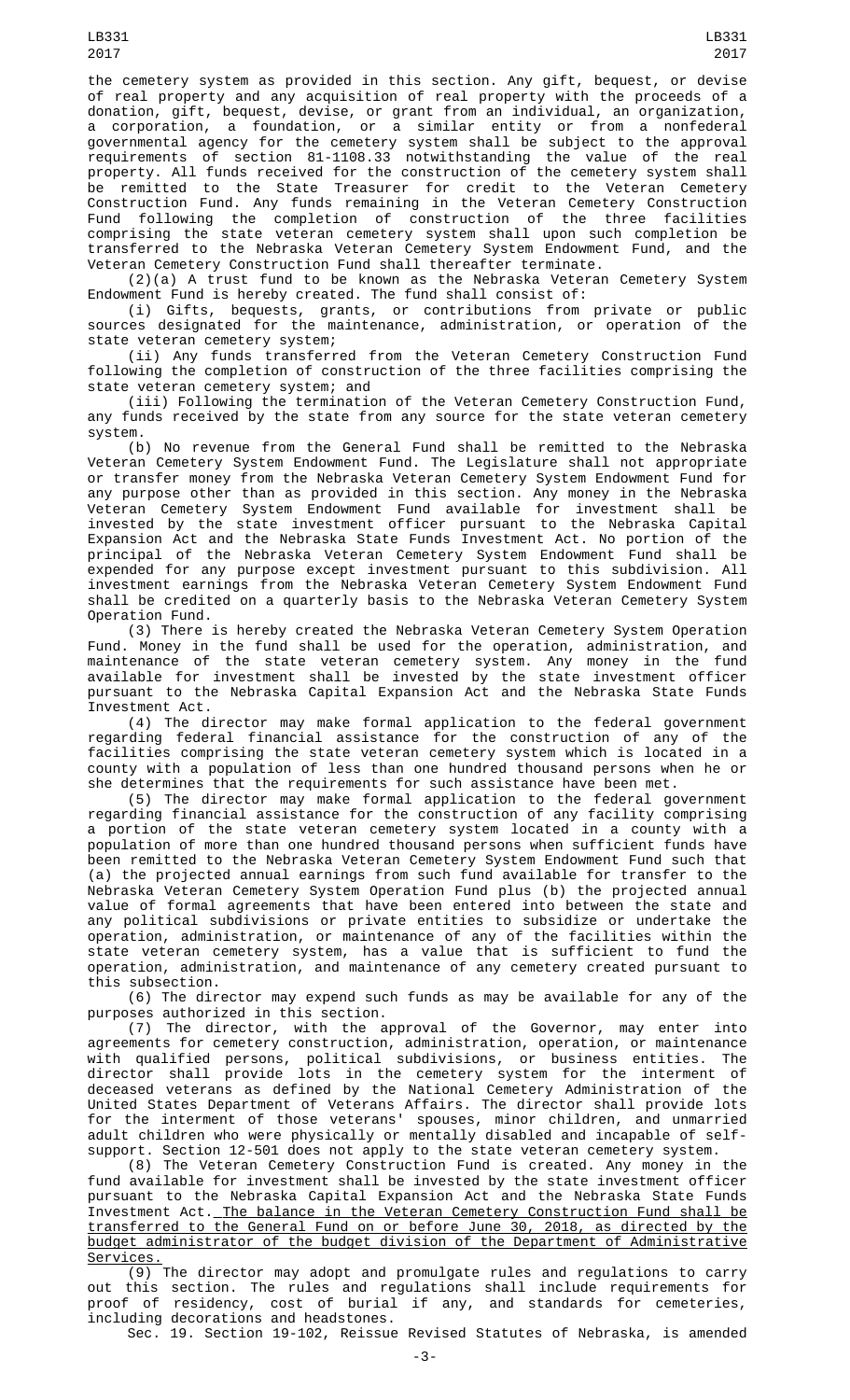19-102 There is hereby created the City of the Primary Class Development Fund. Amounts credited to the fund pursuant to section 77-2602 shall, upon appropriation by the Legislature, be first expended to support the design and development of the Antelope Valley project and financing costs related thereto for the Antelope Valley Study as outlined in the Environmental Impact Statement and Comprehensive Plan Amendment 94-60 to the 1994 Lincoln/Lancaster County Comprehensive Plan. Any money in the fund available for investment shall be invested by the state investment officer pursuant to the Nebraska Capital Expansion Act and the Nebraska State Funds Investment Act.

No distribution from the fund shall be made unless the city of the primary class provides matching funds equal to the ratio of one dollar for each three dollars of the state distribution. Funds derived from any state source may not be utilized as matching funds for purposes of this section.

The State Treasurer shall transfer the unobligated balance in the City of the Primary Class Development Fund to the General Fund on July 1, 2017, or as soon thereafter as administratively possible, on such date as directed by the budget administrator of the budget division of the Department of Administrative Services. On July 8, 2017, the City of the Primary Class Development Fund shall terminate.

Sec. 20. Section 19-103, Reissue Revised Statutes of Nebraska, is amended to read:

19-103 There is hereby created the City of the Metropolitan Class Development Fund. Amounts credited to the fund pursuant to section 77-2602 shall, upon appropriation by the Legislature, be first expended to support the design and development of the redevelopment projects within the riverfront design and development of the redevelopment projects within the riverfront redevelopment plan designated for the area along the Missouri River generally north of Interstate 480 to Interstate 680 by the city of Omaha, except that each fiscal year there shall be no distribution from the fund until the finance director of the city certifies that other funds have been encumbered for that calendar year by the city to pay the cost of the combined sewer separation program project east of Seventy-second Street in the city of Omaha. Such certification shall be required only until such sewer separation project is completed or until no cigarette tax money is available to the fund. The amount certified shall be at least seven million dollars each calendar year until 2007 and at least four million dollars each calendar year thereafter. The sewer separation project has such a significant impact on the health and welfare of such a large percentage of the population and on public health in general that the project is a matter of statewide concern. Any money in the fund available for investment shall be invested by the state investment officer pursuant to the Nebraska Capital Expansion Act and the Nebraska State Funds Investment Act.

No distribution from the fund shall be made unless the city of the metropolitan class provides matching funds equal to the ratio of one dollar for each three dollars of the state distribution. Funds derived from any state source may not be utilized as matching funds for purposes of this section.

The State Treasurer shall transfer the unobligated balance in the City of the Metropolitan Class Development Fund to the General Fund on July 1, 2017, or as soon thereafter as administratively possible, on such date as directed by the budget administrator of the budget division of the Department of Administrative Services. On July 8, 2017, the City of the Metropolitan Class Development Fund shall terminate.

Sec. 21. Section  $\overline{29-4115.01}$ , Reissue Revised Statutes of Nebraska, is amended to read:

29-4115.01 The State DNA Sample and Data Base Fund is created. The fund shall be maintained by the <u>Nebraska State Patrol and administered by the</u> Superintendent of Law Enforcement and Public Safety Department of Justice and administered by the Attorney General. The fund shall consist of any funds transferred to the fund by the Legislature or made available by any department or agency of the United States Government if so directed by such department or agency. The fund shall be used to pay the expenses of the Department of Correctional Services and the Nebraska State Patrol as needed to collect DNA samples as provided in section 29-4106. Any money in the fund available for investment shall be invested by the state investment officer pursuant to the Nebraska Capital Expansion Act and the Nebraska State Funds Investment Act.

Sec. 22. Section 37-327.02, Reissue Revised Statutes of Nebraska, is amended to read:

37-327.02 The Game and Parks Commission Capital Maintenance Fund is created. The fund shall consist of money credited to the fund pursuant to section 77-27,132, transfers authorized by the Legislature, and any gifts, grants, bequests, or donations to the fund. The fund shall be administered by the commission and shall be used to build, repair, renovate, rehabilitate, restore, modify, or improve any infrastructure within the statutory authority and administration of the commission. Any money in the fund available for investment shall be invested by the state investment officer pursuant to the Nebraska Capital Expansion Act and the Nebraska State Funds Investment Act.

Transfers may be made from the Game and Parks Commission Capital Maintenance Fund to the General Fund at the direction of the Legislature through June 30, 2019. The State Treasurer shall transfer four million five hundred thousand dollars from the Game and Parks Commission Capital Maintenance Fund to the General Fund between June 1, 2018, and June 30, 2018, on such date as directed by the budget administrator of the budget division of the Department of Administrative Services. The State Treasurer shall transfer four million five hundred thousand dollars from the Game and Parks Commission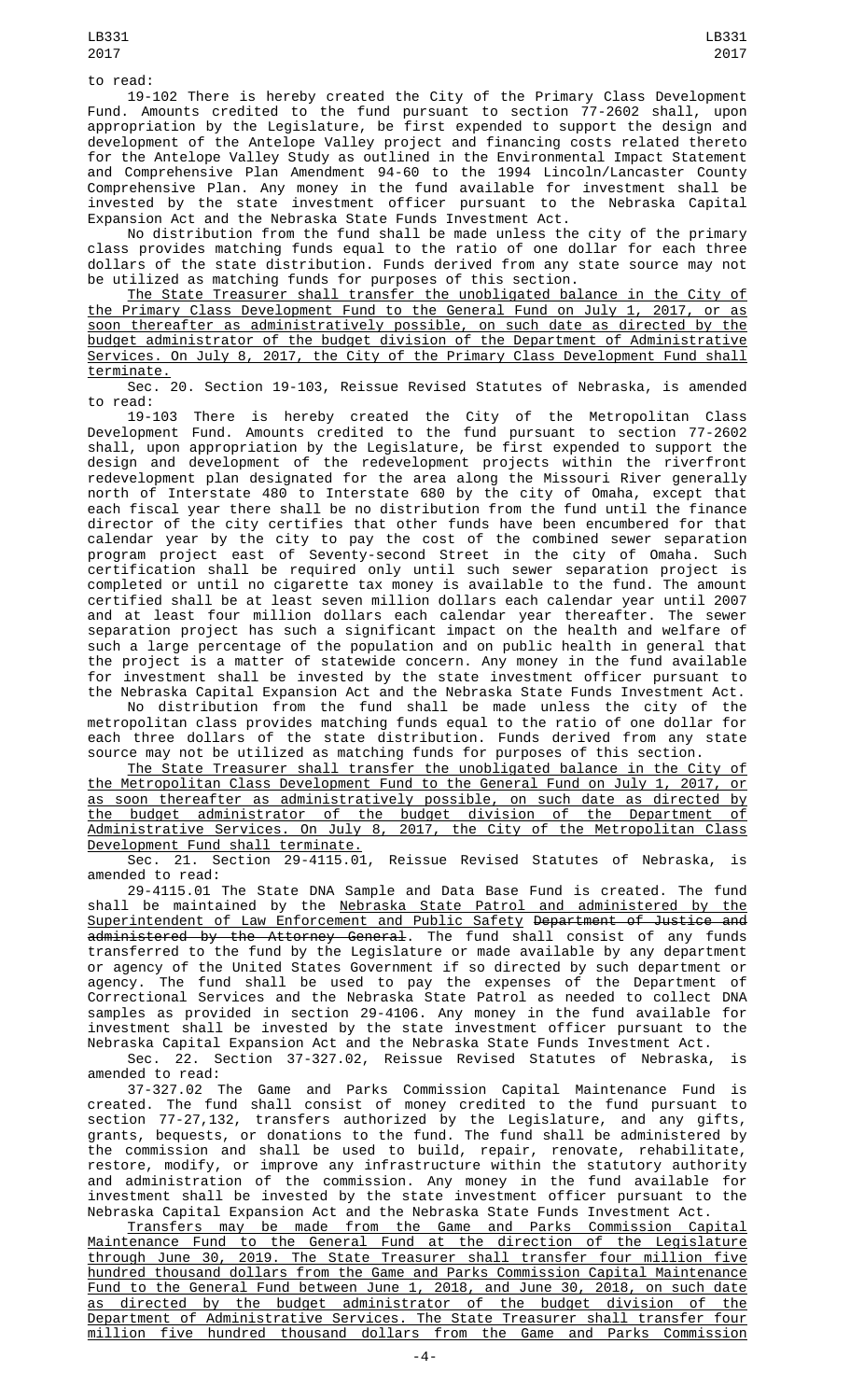Capital Maintenance Fund to the General Fund between June 1, 2019, and June 30, 2019, on such date as directed by the budget administrator of the budget division of the Department of Administrative Services.

Sec. 23. Section 47-632, Revised Statutes Cumulative Supplement, 2016, is amended to read:

47-632 (1) The Community Corrections Uniform Data Analysis Cash Fund is created. Except as provided in subsections (2)<u>,</u> <del>and</del> (3)<u>, and (4)</u> of this section, the fund shall be within the Nebraska Commission on Law Enforcement and Criminal Justice, shall be administered by the division, and shall only be used to support operations costs and analysis relating to the implementation and coordination of the uniform analysis of crime data pursuant to the Community Corrections Act, including associated information technology projects. The fund shall consist of money collected pursuant to section 47-633.

(2) Transfers may be made from the fund to the General Fund at the direction of the Legislature.

(3) The State Treasurer shall transfer the following amounts from the<br>Inity Corrections Uniform Data Analysis Cash Fund to the Violence Community Corrections Uniform Data Analysis Cash Fund to the Violence Prevention Cash Fund:

(a) Two hundred thousand dollars on July 1, 2011, or as soon thereafter as administratively possible; and

(b) Two hundred thousand dollars on July 1, 2012, or as soon thereafter as administratively possible.

(4) The State Treasurer shall transfer the following amounts from the Community Corrections Uniform Data Analysis Cash Fund to the Nebraska Law Enforcement Training Center Cash Fund:

(a) Two hundred thousand dollars on July 1, 2017, or as soon thereafter as administratively possible; and

(b) Two hundred thousand dollars on July 1, 2018, or as soon thereafter as administratively possible.

(5) (4) Any money in the Community Corrections Uniform Data Analysis Cash Fund available for investment shall be invested by the state investment officer pursuant to the Nebraska Capital Expansion Act and the Nebraska State Funds Investment Act.

Sec. 24. Section 48-1,116, Reissue Revised Statutes of Nebraska, is amended to read:

48-1,116 The Compensation Court Cash Fund is hereby created. The fund shall be used to aid in providing for the expense of administering the Nebraska Workers' Compensation Act and the payment of the salaries and expenses of the personnel of the Nebraska Workers' Compensation Court<del>, except that transfers</del> may be made from the fund to the General Fund at the direction of the Legislature through June 30, 2011.

The State Treasurer shall transfer one million five hundred thousand dollars from the Compensation Court Cash Fund to the General Fund after June 15, 2018, and before June 30, 2018, on such dates as directed by the budget administrator of the budget division of the Department of Administrative <u>Services.</u>

All fees received pursuant to sections 48-120, 48-120.02, 48-138, 48-139, 48-145.04, and 48-165 shall be remitted to the State Treasurer for credit to the Compensation Court Cash Fund. The fund shall also consist of amounts credited to the fund pursuant to sections 48-1,113, 48-1,114, and 77-912. The State Treasurer may receive and credit to the fund any money which may at any time be contributed to the state or the fund by the federal government or any agency thereof to which the state may be or become entitled under any act of Congress or otherwise by reason of any payment made from the fund.

Any money in the fund available for investment shall be invested by the state investment officer pursuant to the Nebraska Capital Expansion Act and the Nebraska State Funds Investment Act.<br>Sec. 25. Section 48-735.01,

Reissue Revised Statutes of Nebraska, is amended to read:

48-735.01 The Boiler Inspection Cash Fund is created. The commissioner shall use the fund for the administration of the boiler inspection program pursuant to the Boiler Inspection Act. The fund shall consist of money appropriated to it by the Legislature and fees collected in the administration of the act. Fees so collected shall be remitted to the State Treasurer with an itemized statement showing the source of collection. The State Treasurer shall credit the fees to the fund and the money in the fund shall not lapse into the General Fund, except that money in the Boiler Inspection Cash Fund may be transferred to the General Fund at the direction of the Legislature. Any money in the Boiler Inspection Cash Fund available for investment shall be invested by the state investment officer pursuant to the Nebraska Capital Expansion Act and the Nebraska State Funds Investment Act.

The State Treasurer shall transfer one hundred fifty thousand dollars from the Boiler Inspection Cash Fund to the General Fund on or before June 15, 2018, on such dates and in such amounts as directed by the budget administrator of the budget division of the Department of Administrative Services.

Sec. 26. Section 59-1608.04, Revised Statutes Cumulative Supplement, 2016, is amended to read:

59-1608.04 (1) The State Settlement Cash Fund is created. The fund shall be maintained by the Department of Justice and administered by the Attorney General. Except as otherwise provided by law, the fund shall consist of all recoveries received pursuant to the Consumer Protection Act, including any money, funds, securities, or other things of value in the nature of civil damages or other payment, except criminal penalties, whether such recovery is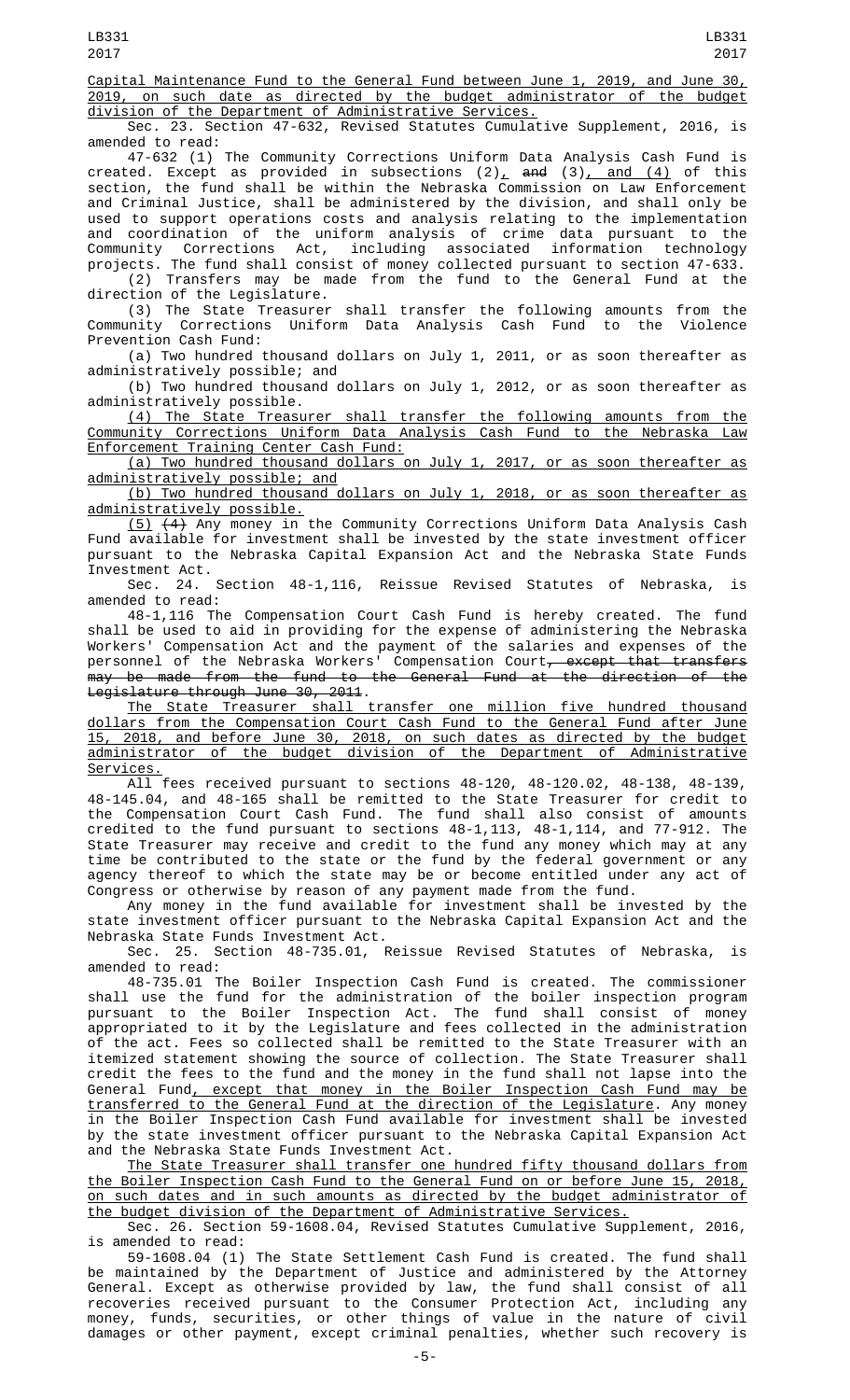LB331 2017

by way of verdict, judgment, compromise, or settlement in or out of court, or other final disposition of any case or controversy, or any other payments received on behalf of the state by the Department of Justice and administered by the Attorney General for the benefit of the state or the general welfare of its citizens, but excluding all funds held in a trust capacity where specific benefits accrue to specific individuals, organizations, or governments. The fund may be expended for any allowable legal purposes as determined by the Attorney General. Transfers from the State Settlement Cash Fund may be made at the direction of the Legislature to the Nebraska Capital Construction Fund\_<u>and</u> the General Fund. To provide necessary financial accountability and management oversight, revenue from individual settlement agreements or other separate sources credited to the State Settlement Cash Fund may be tracked and accounted for within the state accounting system through the use of separate and distinct funds, subfunds, or any other available accounting mechanism specifically approved by the Accounting Administrator for use by the Department of Justice. Any money in the fund available for investment shall be invested by the state investment officer pursuant to the Nebraska Capital Expansion Act and the Nebraska State Funds Investment Act.

(2) The State Treasurer shall transfer two million five hundred thousand dollars from the State Settlement Cash Fund to the Nebraska Capital Construction Fund on July 1, 2013, or as soon thereafter as administratively possible.

(3) The State Treasurer shall transfer seven hundred fifty thousand dollars from the State Settlement Cash Fund to the General Fund on or before June 30, 2018, on such dates and in such amounts as directed by the budget administrator of the budget division of the Department of Administrative Services.

(4) The State Treasurer shall transfer seven hundred fifty thousand dollars from the State Settlement Cash Fund to the General Fund on or before June 30, 2019, on such dates and in such amounts as directed by the budget administrator of the budget division of the Department of Administrative Services.<br>Sec.

27. Section 60-3,218, Reissue Revised Statutes of Nebraska, amended to read:

60-3,218 (1) There is hereby created the Nebraska Snowmobile Trail Cash Fund into which shall be deposited the portion of the fees collected from snowmobile registration as provided in section 60-3,217.

(2) The Game and Parks Commission shall use the money in the Nebraska Snowmobile Trail Cash Fund for the operation, maintenance, enforcement, planning, establishment, and marking of snowmobile trails throughout the state and for the acquisition by purchase or lease of real property to carry out the provisions of this section.

(3) The commission shall establish rules and regulations pertaining to the use and maintenance of snowmobile trails.

(4) Transfers may be made from the Nebraska Snowmobile Trail Cash Fund to the General Fund at the direction of the Legislature–through June 30, 2011. Any money in the Nebraska Snowmobile Trail Cash Fund available for investment shall be invested by the state investment officer pursuant to the Nebraska Capital Expansion Act and the Nebraska State Funds Investment Act.

(5) The State Treasurer shall transfer the unobligated June 30, 2017, balance in the Nebraska Snowmobile Trail Cash Fund to the General Fund on or before July 31, 2017, on such date as directed by the budget administrator of the budget division of the Department of Administrative Services.

Sec. 28. Section 60-6,211.05, Revised Statutes Cumulative Supplement, 2016, is amended to read:

60-6,211.05 (1) If an order is granted under section 60-6,196 or 60-6,197 and sections 60-6,197.02 and 60-6,197.03, the court may order that the defendant install an ignition interlock device of a type approved by the Director of Motor Vehicles on each motor vehicle operated by the defendant during the period of revocation. Upon sufficient evidence of installation, the defendant may apply to the director for an ignition interlock permit pursuant to section 60-4,118.06. The device shall, without tampering or the intervention of another person, prevent the defendant from operating the motor vehicle when the defendant has an alcohol concentration greater than three-hundredths of one gram or more by weight of alcohol per one hundred milliliters of his or her blood or three-hundredths of one gram or more by weight of alcohol per two hundred ten liters of his or her breath. The Department of Motor Vehicles shall issue an ignition interlock permit to the defendant under section 60-4,118.06 only upon sufficient proof that a defendant has installed an ignition interlock device on any motor vehicle that the defendant will operate during his or her release.

(2) If the court orders installation of an ignition interlock device and issuance of an ignition interlock permit pursuant to subsection (1) of this section, the court may also order the use of a continuous alcohol monitoring device and abstention from alcohol use at all times. The device shall, without tampering or the intervention of another person, test and record the alcohol consumption level of the defendant on a periodic basis and transmit such information to probation authorities.

(3) Any order issued by the court pursuant to this section shall not take effect until the defendant is eligible to operate a motor vehicle pursuant to subsection (8) of section 60-498.01. A person shall be eligible to be issued an ignition interlock permit allowing operation of a motor vehicle equipped with an ignition interlock device if he or she is not subject to any other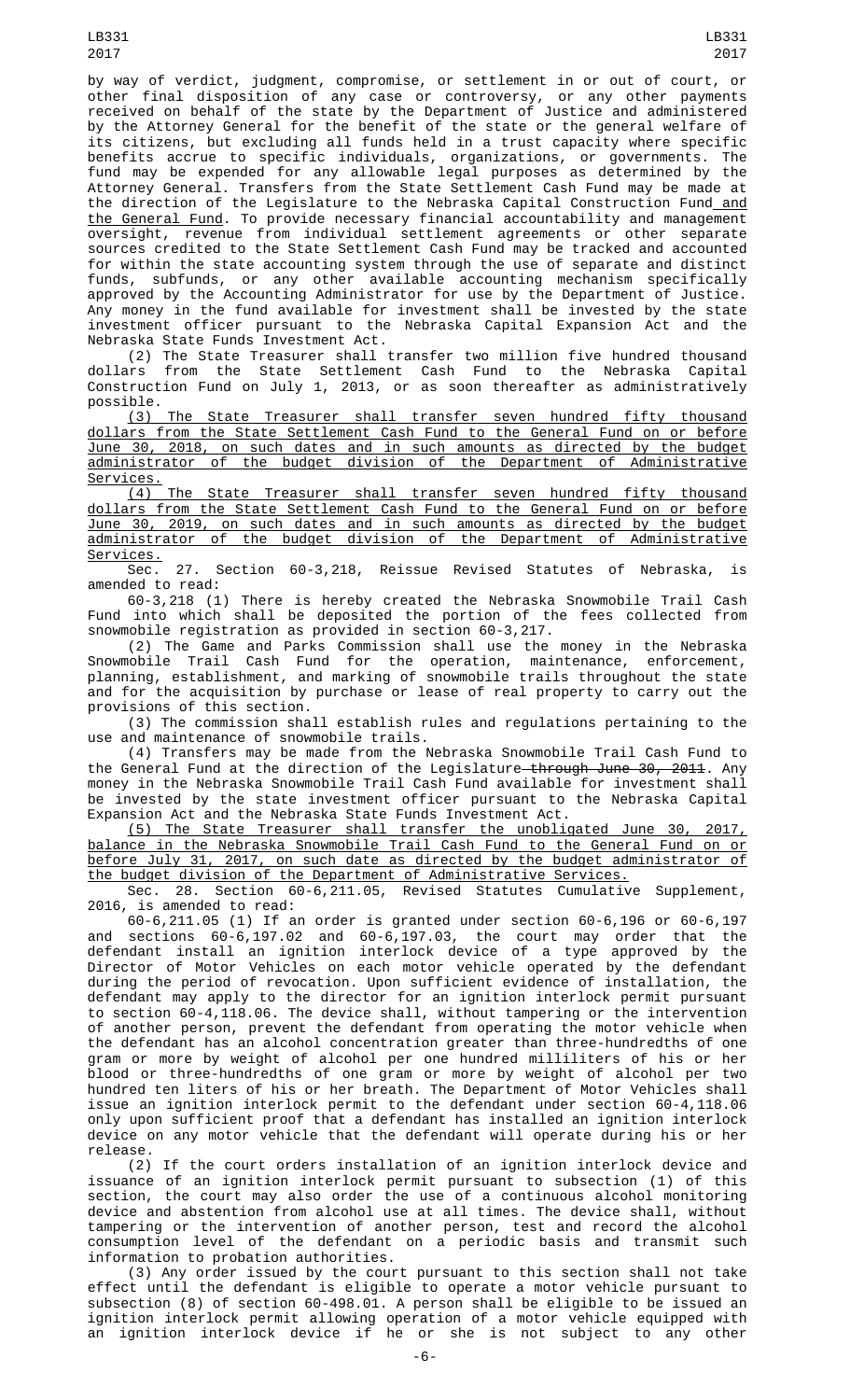suspension, cancellation, required no-driving period, or period of revocation and has successfully completed the ignition interlock permit application process. The Department of Motor Vehicles shall review its records and the driving record abstract of any person who applies for an ignition interlock permit allowing operation of a motor vehicle equipped with an ignition interlock device to determine (a) the applicant's eligibility for an ignition interlock permit, (b) the applicant's previous convictions under section 60-6,196, 60-6,197, or 60-6,197.06 or any previous administrative license revocation, if any, and (c) if the applicant is subject to any required nodrive periods before the ignition interlock permit may be issued.

(4)(a) If the court orders an ignition interlock device or the Board of Pardons orders an ignition interlock device under section 83-1,127.02, the court or the Board of Pardons shall order the defendant to apply for an ignition interlock permit as provided in section 60-4,118.06 which indicates that the defendant is only allowed to operate a motor vehicle equipped with an ignition interlock device.

(b) Such court order shall remain in effect for a period of time as determined by the court not to exceed the maximum term of revocation which the court could have imposed according to the nature of the violation and shall allow operation by the defendant of only an ignition-interlock-equipped motor vehicle.

(c) Such Board of Pardons order shall remain in effect for a period of time not to exceed any period of revocation the applicant is subject to at the time the application for a reprieve is made.

(5) Any person restricted to operating a motor vehicle equipped with an ignition interlock device, pursuant to a Board of Pardons order, who operates upon the highways of this state a motor vehicle without such device or if the device has been disabled, bypassed, or altered in any way, shall be punished as provided in subsection (3) of section 83-1,127.02.

(6) If a person ordered to use a continuous alcohol monitoring device and abstain from alcohol use pursuant to a court order as provided in subsection (2) of this section violates the provisions of such court order by removing, tampering with, or otherwise bypassing the continuous alcohol monitoring device or by consuming alcohol while required to use such device, he or she shall have his or her ignition interlock permit revoked and be unable to apply for reinstatement for the duration of the revocation period imposed by the court.

(7) The director shall adopt and promulgate rules and regulations regarding the approval of ignition interlock devices, the means of installing ignition interlock devices, and the means of administering the ignition interlock permit program.

(8)(a) The costs incurred in order to comply with the ignition interlock requirements of this section shall be paid directly to the ignition interlock provider by the person complying with an order for an ignition interlock permit and installation of an ignition interlock device.

(b) If the Department of Motor Vehicles has determined the person to be indigent and incapable of paying for the cost of installation, removal, or maintenance of the ignition interlock device in accordance with this section, such costs shall be paid out of the Department of Motor Vehicles Ignition such costs shall be paid out of the Department of Motor Vehicles Ignition Interlock Fund if such funds are available, according to rules and regulations adopted and promulgated by the department. Such costs shall also be paid out of the Department of Motor Vehicles Ignition Interlock Fund if such funds are available and if the court or the Board of Pardons, whichever is applicable, has determined the person to be indigent and incapable of paying for the cost of installation, removal, or maintenance of the ignition interlock device in accordance with this section. The Department of Motor Vehicles Ignition Interlock Fund is created. Money in the Department of Motor Vehicles Ignition Interlock Fund may be used for transfers to the General Fund at the direction<br>of the Legislature. On October 1, 2017, or as soon thereafter as of the Legislature. <u>On October 1, 2017, or as soon thereafter as</u> administratively possible, the State Treasurer shall transfer twenty-five thousand dollars from the Department of Motor Vehicles Ignition Interlock Fund to the Violence Prevention Cash Fund. On October 1, 2018, or as soon thereafter as administratively possible, the State Treasurer shall transfer twenty-five thousand dollars from the Department of Motor Vehicles Ignition Interlock Fund to the Violence Prevention Cash Fund. Any money in the Department of Motor Vehicles Ignition Interlock Fund available for investment shall be invested by the state investment officer pursuant to the Nebraska Capital Expansion Act and the Nebraska State Funds Investment Act.

(9)(a)(i) An ignition interlock service facility shall notify the appropriate district probation office or the appropriate court, as applicable, of any evidence of tampering with or circumvention of an ignition interlock device, or any attempts to do so, when the facility becomes aware of such evidence. Failure of the facility to provide notification as provided in this subdivision is a Class V misdemeanor.

(ii) An ignition interlock service facility shall notify the Department of Motor Vehicles, if the ignition interlock permit is issued pursuant to sections 60-498.01 to 60-498.04, of any evidence of tampering with or circumvention of an ignition interlock device, or any attempts to do so, when the facility becomes aware of such evidence. Failure of the facility to provide notification as provided in this subdivision is a Class V misdemeanor.

(b) If a district probation office receives evidence of tampering with or circumvention of an ignition interlock device, or any attempts to do so, from an ignition interlock service facility, the district probation office shall notify the appropriate court of such violation. The court shall immediately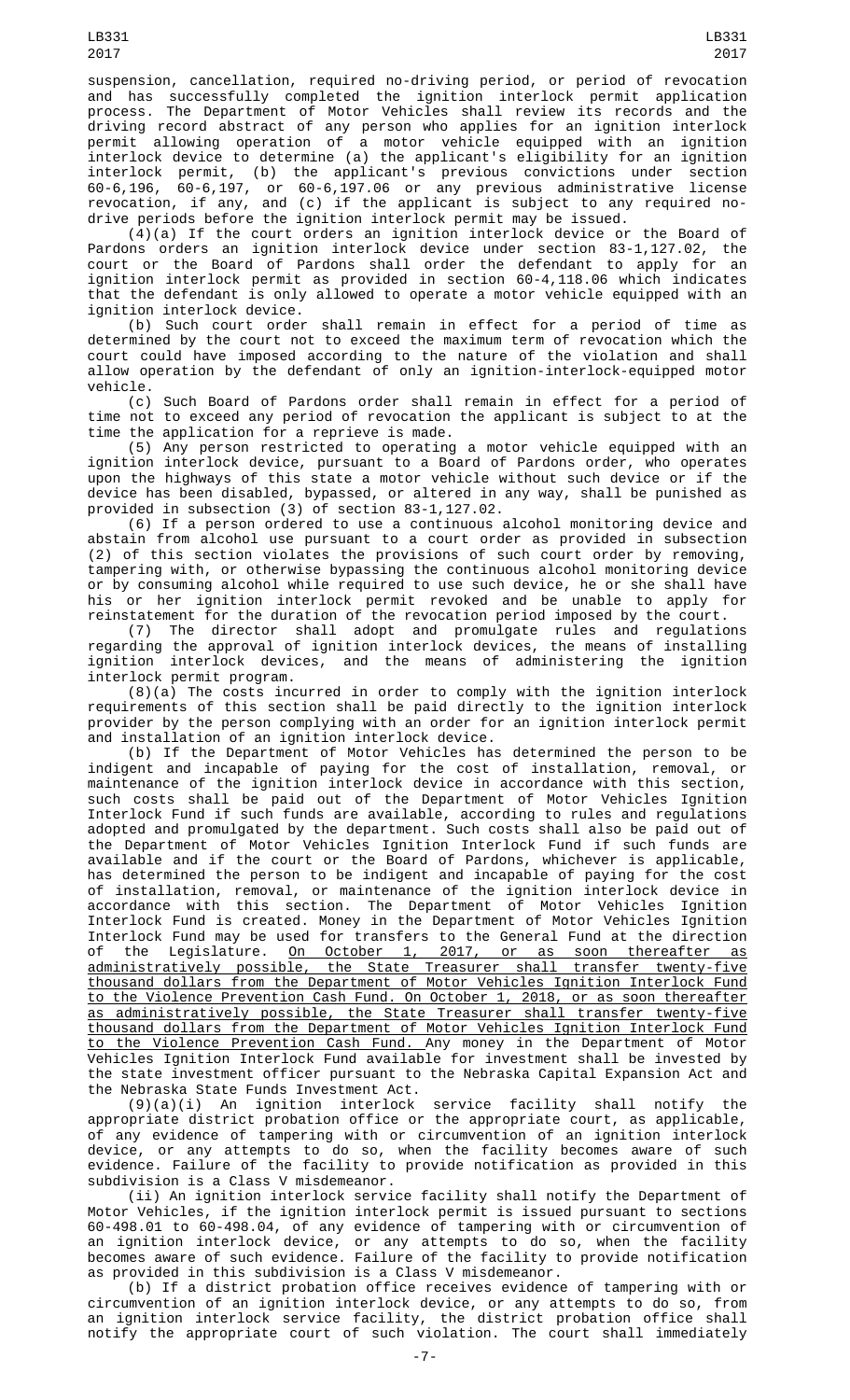schedule an evidentiary hearing to be held within fourteen days after receiving such evidence, either from the district probation office or an ignition interlock service facility, and the court shall cause notice of the hearing to be given to the person operating a motor vehicle pursuant to an order under subsection (1) of this section. If the person who is the subject of such evidence does not appear at the hearing and show cause why the order made pursuant to subsection (1) of this section should remain in effect, the court shall rescind the original order. Nothing in this subsection shall apply to an order made by the Board of Pardons pursuant to section 83-1,127.02.

(10) Notwithstanding any other provision of law, the issuance of an ignition interlock permit by the Department of Motor Vehicles under section 60-498.01 or an order for the installation of an ignition interlock device and ignition interlock permit made pursuant to subsection (1) of this section as part of a conviction, as well as the administration of such court order by the Office of Probation Administration for the installation, maintenance, and removal of such device, as applicable, shall not be construed to create an order of probation when an order of probation has not been issued.

Sec. 29. Section 60-1409, Revised Statutes Cumulative Supplement, 2016, is amended to read:

60-1409 The Nebraska Motor Vehicle Industry Licensing Fund is created. All fees collected under the Motor Vehicle Industry Regulation Act shall be remitted by the board, as collected, to the State Treasurer for credit to the fund. Such fund shall be appropriated by the Legislature for the operations of the Nebraska Motor Vehicle Industry Licensing Board and shall be paid out from time to time by warrants of the Director of Administrative Services on the State Treasurer for authorized expenditures upon duly itemized vouchers executed as provided by law and approved by the chairperson of the board or the executive secretary, except that transfers from the fund to the General Fund may be made at the direction of the Legislature through June 30, 2018 2011. The expenses of conducting the office must always be kept within the income collected and reported to the State Treasurer by such board. Such office and expense thereof shall not be supported or paid from the General Fund, and all money deposited in the Nebraska Motor Vehicle Industry Licensing Fund shall be expended only for such office and expense thereof and, unless determined by the board, it shall not be required to expend any funds to any person or any other governmental agency.

Any money in the Nebraska Motor Vehicle Industry Licensing Fund available for investment shall be invested by the state investment officer pursuant to the Nebraska Capital Expansion Act and the Nebraska State Funds Investment Act. The fund shall be audited by the Auditor of Public Accounts at such time as he or she determines necessary.

The State Treasurer shall transfer five hundred thousand dollars from the Nebraska Motor Vehicle Industry Licensing Fund to the General Fund on or before June 30, 2018, on such dates and in such amounts as directed by the budget administrator of the budget division of the Department of Administrative Services.

Sec. 30. Section 61-218, Revised Statutes Cumulative Supplement, 2016, is amended to read:

61-218 (1) The Water Resources Cash Fund is created. The fund shall be administered by the Department of Natural Resources. Any money in the fund available for investment shall be invested by the state investment officer pursuant to the Nebraska Capital Expansion Act and the Nebraska State Funds Investment Act.

(2) The State Treasurer shall credit to the fund such money as is (a) transferred to the fund by the Legislature, (b) paid to the state as fees, deposits, payments, and repayments relating to the fund, both principal and interest, (c) donated as gifts, bequests, or other contributions to such fund from public or private entities, (d) made available by any department or agency of the United States if so directed by such department or agency, and (e) allocated pursuant to section 81-15,175.

(3) The fund shall be expended by the department (a) to aid management actions taken to reduce consumptive uses of water or to enhance streamflows or ground water recharge in river basins, subbasins, or reaches which are deemed by the department overappropriated pursuant to section 46-713 or fully appropriated pursuant to section 46-714 or are bound by an interstate compact or decree or a formal state contract or agreement, (b) for purposes of projects or proposals described in the grant application as set forth in subdivision (2) (h) of section 81-15,175, and (c) to the extent funds are not expended pursuant to subdivisions (a) and (b) of this subsection, the department may conduct a statewide assessment of short-term and long-term water management activities and funding needs to meet statutory requirements in sections 46-713 to 46-718 and 46-739 and any requirements of an interstate compact or decree or formal state contract or agreement. The fund shall not be used to pay for administrative expenses or any salaries for the department or any political subdivision.

(4) It is the intent of the Legislature that three million three hundred thousand dollars be transferred each fiscal year from the General Fund to the Water Resources Cash Fund for FY2011-12 through FY2018-19, except that for FY2012-13 it is the intent of the Legislature that four million seven hundred thousand dollars be transferred from the General Fund to the Water Resources Cash Fund.

(5)(a) Expenditures from the Water Resources Cash Fund may be made to natural resources districts eligible under subsection (3) of this section for

LB331 2017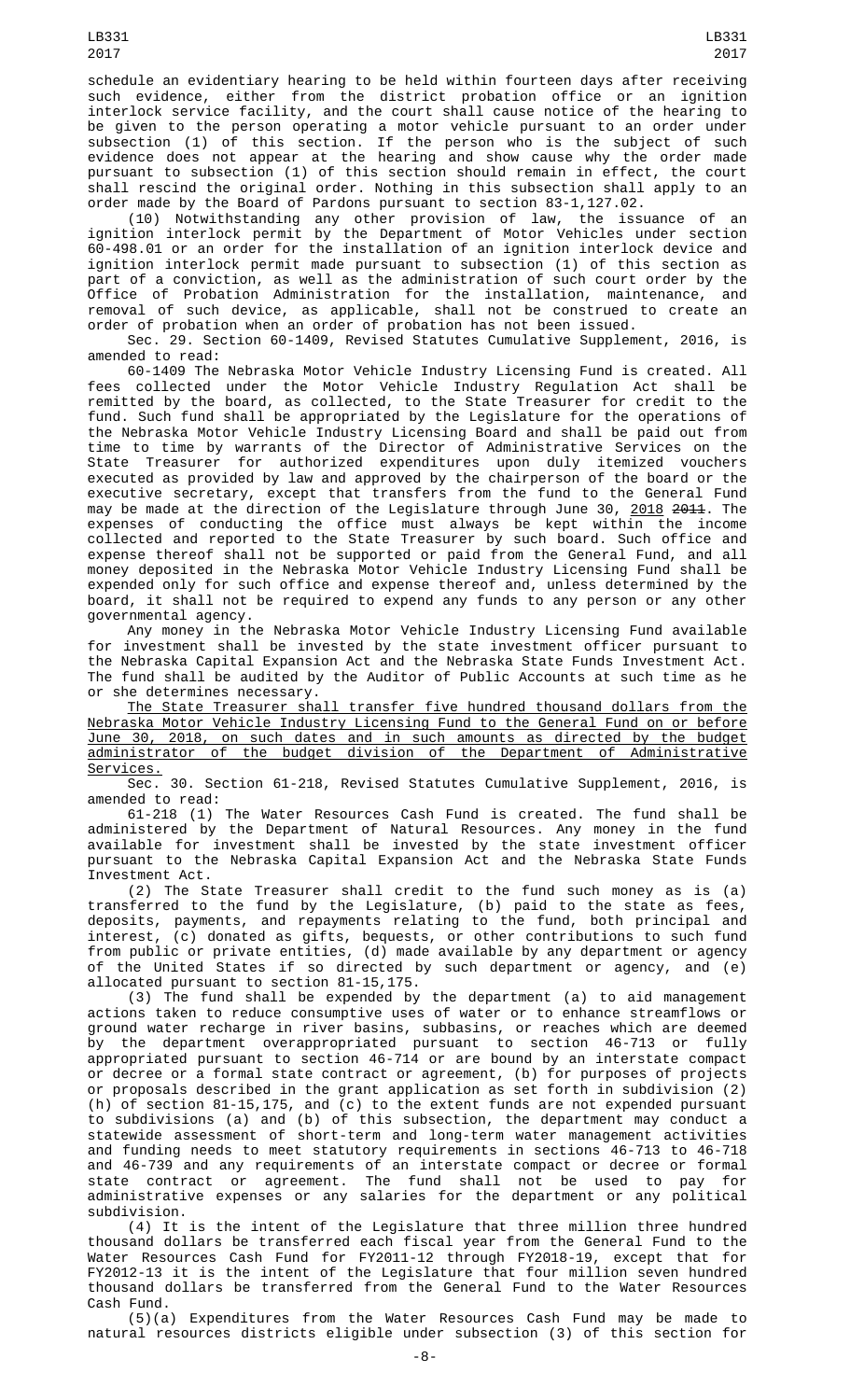activities to either achieve a sustainable balance of consumptive water uses or assure compliance with an interstate compact or decree or a formal state contract or agreement and shall require a match of local funding in an amount equal to or greater than forty percent of the total cost of carrying out the eligible activity. The department shall, no later than August 1 of each year, beginning in 2007, determine the amount of funding that will be made available to natural resources districts from the Water Resources Cash Fund and notify natural resources districts of this determination. The department shall adopt and promulgate rules and regulations governing application for and use of the Water Resources Cash Fund by natural resources districts. Such rules and regulations shall, at a minimum, include the following components:

(i) Require an explanation of how the planned activity will achieve a sustainable balance of consumptive water uses or will assure compliance with an interstate compact or decree or a formal state contract or agreement as required by section 46-715 and the controls, rules, and regulations designed to carry out the activity; and

(ii) A schedule of implementation of the activity or its components, including the local match as set forth in subdivision (5)(a) of this section.

(b) Any natural resources district that fails to implement and enforce its controls, rules, and regulations as required by section 46-715 shall not be eligible for funding from the Water Resources Cash Fund until it is determined by the department that compliance with the provisions required by section 46-715 has been established.

(6) The Department of Natural Resources shall submit electronically an annual report to the Legislature no later than October 1 of each year, beginning in the year 2007, that shall detail the use of the Water Resources Cash Fund in the previous year. The report shall provide:

(a) Details regarding the use and cost of activities carried out by the department; and

(b) Details regarding the use and cost of activities carried out by each natural resources district that received funds from the Water Resources Cash Fund.

(7)(a) Prior to the application deadline for fiscal year 2011-12, the Department of Natural Resources shall apply for a grant of nine million nine hundred thousand dollars from the Nebraska Environmental Trust Fund, to be paid out in three annual installments of three million three hundred thousand dollars. The purposes listed in the grant application shall be consistent with the uses of the Water Resources Cash Fund provided in this section and shall be used to aid management actions taken to reduce consumptive uses of water, to enhance streamflows, to recharge ground water, or to support wildlife habitat in any river basin determined to be fully appropriated pursuant to section 46-714 or designated as overappropriated pursuant to section 46-713.

(b) If the application is granted, funds received from such grant shall be remitted to the State Treasurer for credit to the Water Resources Cash Fund for the purpose of supporting the projects set forth in the grant application. The department shall include in its grant application documentation that the Legislature has authorized a transfer of three million three hundred thousand dollars from the General Fund into the Water Resources Cash Fund for each of fiscal years 2011-12 and 2012-13 and has stated its intent to transfer three million three hundred thousand dollars to the Water Resources Cash Fund for fiscal year 2013-14.

(c) It is the intent of the Legislature that the department apply for an additional three-year grant that would begin in fiscal year 2014-15 <u>and an</u> additional three-year grant from the Nebraska Environmental Trust Fund that would begin in fiscal year 2017-18 if the criteria established in subsection (4) of section 81-15,175 are achieved.

(8) The department shall establish a subaccount within the Water Resources Cash Fund for the accounting of all money received as a grant from the Nebraska Environmental Trust Fund as the result of an application made pursuant to subsection (7) of this section. At the end of each calendar month, the department shall calculate the amount of interest earnings accruing to the subaccount and shall notify the State Treasurer who shall then transfer a like amount from the Water Resources Cash Fund to the Nebraska Environmental Trust Fund.

Sec. 31. Section 66-204, Revised Statutes Cumulative Supplement, 2016, is amended to read:

66-204 (1) The Clean-burning Motor Fuel Development Fund is created. The fund shall consist of grants, private contributions, and all other sources.

(2) The fund shall be used by the State Energy Office to provide rebates under the Nebraska Clean-burning Motor Fuel Development Act up to the amount transferred under subsection (3) of this section. No more than thirty-five percent of the money in the fund annually shall be used as rebates for flexfuel dispensers. The State Energy Office may use the fund for necessary costs in the administration of the act up to an amount not exceeding ten percent of the fund annually.

(3) Within five days after August 30, 2015, the State Treasurer shall transfer five hundred thousand dollars from the General Fund to the Cleanburning Motor Fuel Development Fund to carry out the Nebraska Clean-burning Motor Fuel Development Act.

(4) Any money in the fund available for investment shall be invested by the state investment officer pursuant to the Nebraska Capital Expansion Act and the Nebraska State Funds Investment Act.

(5) The State Treasurer shall transfer two hundred thousand dollars from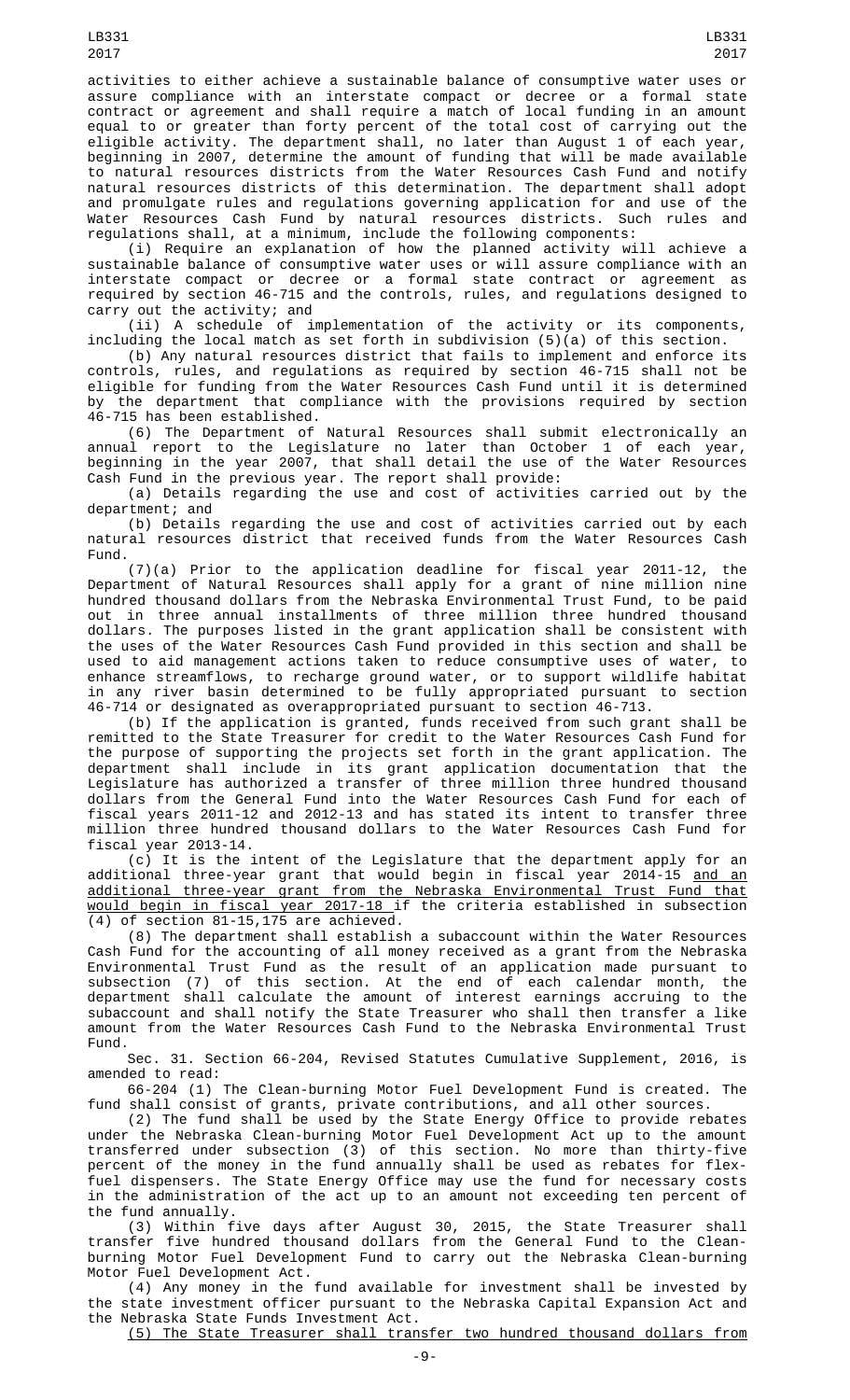the Clean-burning Motor Fuel Development Fund to the General Fund on or before June 30, 2018, on such dates and in such amounts as directed by the budget administrator of the budget division of the Department of Administrative Services.

Sec. 32. Section 66-4,100, Revised Statutes Cumulative Supplement, 2016, is amended to read:

66-4,100 The Highway Cash Fund and the Roads Operations Cash Fund are hereby created. If bonds are issued pursuant to subsection (2) of section 39-2223, the balance of the share of the Highway Trust Fund allocated to the Department of Roads and deposited into the Highway Restoration and Improvement Bond Fund as provided in subsection (6) of section 39-2215 and the balance of the money deposited in the Highway Restoration and Improvement Bond Fund as provided in section 39-2215.01 shall be transferred by the State Treasurer, on or before the last day of each month, to the Highway Cash Fund. If no bonds are issued pursuant to subsection (2) of section 39-2223, the share of the Highway Trust Fund allocated to the Department of Roads shall be transferred by the State Treasurer on or before the last day of each month to the Highway Cash Fund.

The Legislature may direct the State Treasurer to transfer funds from the Highway Cash Fund to the Roads Operations Cash Fund. Both funds shall be expended by the department (1) for acquiring real estate, road materials, equipment, and supplies to be used in the construction, reconstruction, improvement, and maintenance of state highways, (2) for the construction, reconstruction, improvement, and maintenance of state highways, including grading, drainage, structures, surfacing, roadside development, landscaping, and other incidentals necessary for proper completion and protection of state highways as the department shall, after investigation, find and determine shall be for the best interests of the highway system of the state, either independent of or in conjunction with federal-aid money for highway purposes, (3) for the share of the department of the cost of maintenance of state aid bridges, (4) for planning studies in conjunction with federal highway funds for the purpose of analyzing traffic problems and financial conditions and problems relating to state, county, township, municipal, federal, and all other roads in the state and for incidental costs in connection with the federal-aid grade crossing program for roads not on state highways, (5) for tests and research by the department or proportionate costs of membership, tests, and research of highway organizations when participated in by the highway departments of other states, (6) for the payment of expenses and costs of the Board of Examiners for County Highway and City Street Superintendents as set forth in section 39-2310, (7) for support of the public transportation assistance program established under section 13-1209 and the intercity bus system assistance program established under section 13-1213, and (8) for purchasing from political or governmental subdivisions or public corporations, pursuant to section 39-1307, any federal-aid transportation funds available to such entities.

Any money in the Highway Cash Fund and the Roads Operations Cash Fund not needed for current operations of the department shall, as directed by the Director-State Engineer to the State Treasurer, be invested by the state investment officer pursuant to the Nebraska Capital Expansion Act and the Nebraska State Funds Investment Act, subject to approval by the board of each investment. All income received as a result of such investment shall be placed in the Highway Cash Fund.

Transfers may be made from the Roads Operations Cash Fund to the General Fund at the direction of the Legislature through June 30, 2019. The State Treasurer shall transfer seven million five hundred thousand dollars from the Roads Operations Cash Fund to the General Fund on or before June 30, 2018, on such date as directed by the budget administrator of the budget division of the Department of Administrative Services. The State Treasurer shall transfer seven million five hundred thousand dollars from the Roads Operations Cash Fund to the General Fund on or after July 1, 2018, but on or before June 30, 2019, on such date as directed by the budget administrator of the budget division of the Department of Administrative Services.

Sec. 33. Section 66-1345, Revised Statutes Cumulative Supplement, 2016, is amended to read:

66-1345 (1) There is hereby created the Ethanol Production Incentive Cash Fund which shall be used by the board to pay the credits created in section 66-1344 to the extent provided in this section. Any money in the fund available for investment shall be invested by the state investment officer pursuant to the Nebraska Capital Expansion Act and the Nebraska State Funds Investment Act. The State Treasurer shall transfer to the Ethanol Production Incentive Cash Fund such money as shall be (a) appropriated to the Ethanol Production Incentive Cash Fund by the Legislature, (b) given as gifts, bequests, grants, or other contributions to the Ethanol Production Incentive Cash Fund from public or private sources, (c) made available due to failure to fulfill conditional requirements pursuant to investment agreements entered into prior to April 30, 1992, (d) received as return on investment of the Ethanol Authority and Development Cash Fund, (e) credited to the Ethanol Production Incentive Cash Fund from the excise taxes imposed by section 66-1345.01 through December 31, 2012, and (f) credited to the Ethanol Production Incentive Cash Fund pursuant to sections 66-489, 66-726, and 66-1345.04, and 66-1519.

(2) The Department of Revenue shall, at the end of each calendar month, notify the State Treasurer of the amount of motor fuel tax that was not collected in the preceding calendar month due to the credits provided in section 66-1344. The State Treasurer shall transfer from the Ethanol Production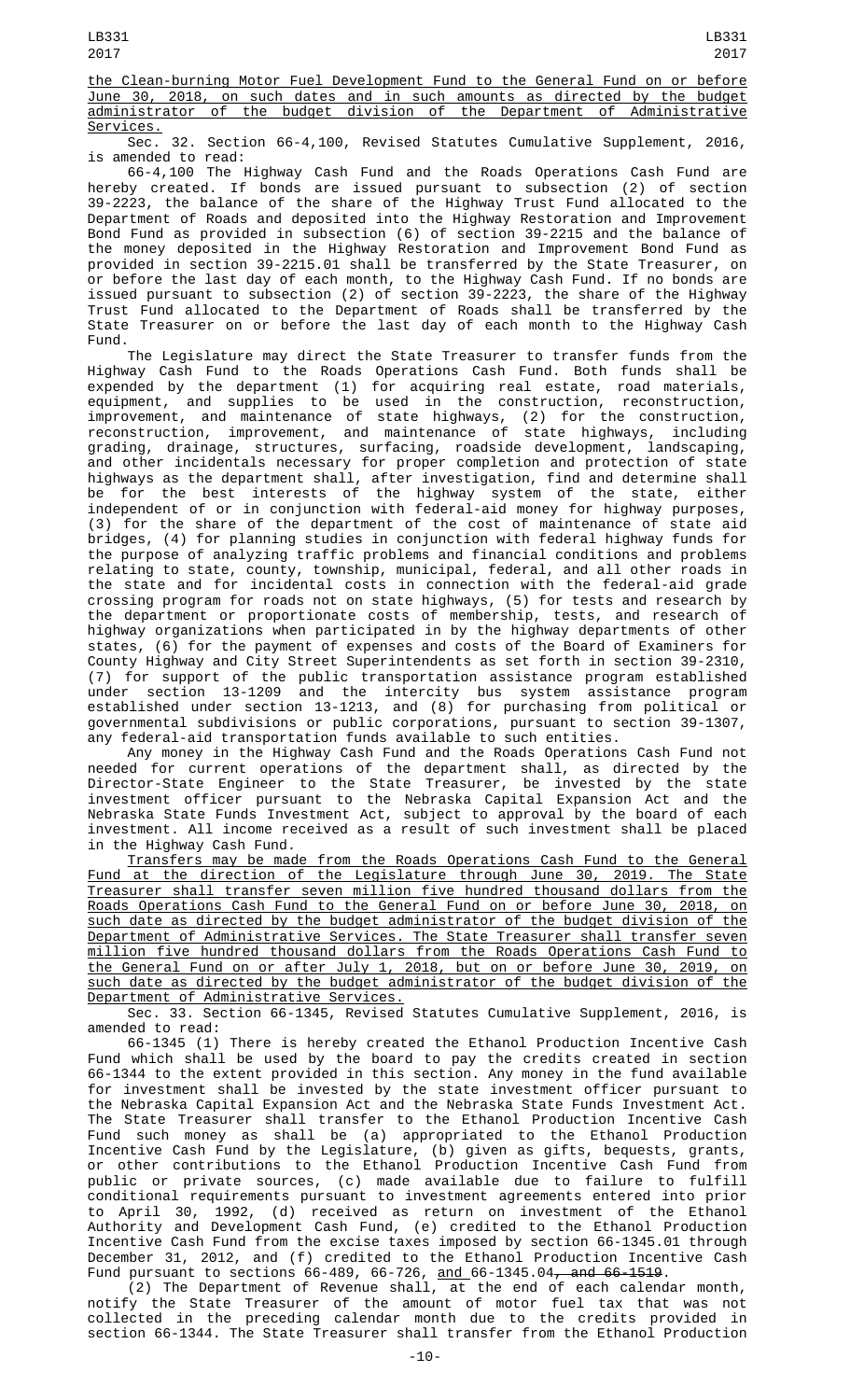Incentive Cash Fund to the Highway Trust Fund an amount equal to such credits less the following amounts:

(a) For 1993, 1994, and 1995, the amount generated during the calendar quarter by a one-cent tax on motor fuel pursuant to sections 66-489 and 66-6,107;

(b) For 1996, the amount generated during the calendar quarter by a threequarters-cent tax on motor fuel pursuant to such sections;

(c) For 1997, the amount generated during the calendar quarter by a onehalf-cent tax on motor fuel pursuant to such sections; and

(d) For 1998 and each year thereafter, no reduction.

For 1993 through 1997, if the amount generated pursuant to subdivisions (a), (b), and (c) of this subsection and the amount transferred pursuant to subsection (1) of this section are not sufficient to fund the credits provided in section 66-1344, then the credits shall be funded through the Ethanol Production Incentive Cash Fund but shall not be funded through either the Highway Cash Fund or the Highway Trust Fund. For 1998 and each year thereafter, the credits provided in such section shall be funded through the Ethanol Production Incentive Cash Fund but shall not be funded through either the Highway Cash Fund or the Highway Trust Fund.

If, during any month, the amount of money in the Ethanol Production Incentive Cash Fund is not sufficient to reimburse the Highway Trust Fund for credits earned pursuant to section 66-1344, the Department of Revenue shall suspend the transfer of credits by ethanol producers until such time as additional funds are available in the Ethanol Production Incentive Cash Fund for transfer to the Highway Trust Fund. Thereafter, the Department of Revenue shall, at the end of each month, allow transfer of accumulated credits earned by each ethanol producer on a prorated basis derived by dividing the amount in the fund by the aggregate amount of accumulated credits earned by all ethanol producers.

(3) The State Treasurer shall transfer from the Ethanol Production Incentive Cash Fund to the Management Services Expense Revolving Fund the amount reported under subsection (4) of section 66-1345.02 for each calendar month of the fiscal year as provided in such subsection.

(4) On December 31, 2012, the State Treasurer shall transfer one-half of the unexpended and unobligated funds, including all subsequent investment interest, from the Ethanol Production Incentive Cash Fund to the Nebraska Corn Development, Utilization, and Marketing Fund and the Grain Sorghum Development, Utilization, and Marketing Fund in the same proportion as funds were collected pursuant to section 66-1345.01 from corn and grain sorghum. The Department of Agriculture shall assist the State Treasurer in determining the amounts to be transferred to the funds. The State Treasurer shall transfer the remaining onehalf of the unexpended and unobligated funds to the General Fund.

(5) Whenever the unobligated balance in the Ethanol Production Incentive Cash Fund exceeds twenty million dollars, the Department of Revenue shall notify the Department of Agriculture at which time the Department of Agriculture shall suspend collection of the excise tax levied pursuant to section 66-1345.01. If, after suspension of the collection of such excise tax, the balance of the fund falls below ten million dollars, the Department of Revenue shall notify the Department of Agriculture which shall resume collection of the excise tax.

(6) On or before December 1, 2003, and each December 1 thereafter, the Department of Revenue and the Nebraska Ethanol Board shall jointly submit a report electronically to the Legislature which shall project the anticipated revenue and expenditures from the Ethanol Production Incentive Cash Fund through the termination of the ethanol production incentive programs pursuant to section 66-1344. The initial report shall include a projection of the amount of ethanol production for which the Department of Revenue has entered agreements to provide ethanol production credits pursuant to section 66-1344.01 and any additional ethanol production which the Department of Revenue and the Nebraska Ethanol Board reasonably anticipate may qualify for credits pursuant to section 66-1344.

Sec. 34. Section 66-1519, Revised Statutes Cumulative Supplement, 2016, is amended to read:

66-1519 (1) There is hereby created the Petroleum Release Remedial Action Cash Fund to be administered by the department. Revenue from the following sources shall be remitted to the State Treasurer for credit to the fund:

(a) The fees imposed by sections 66-1520 and 66-1521;

(b) Money paid under an agreement, stipulation, cost-recovery award under section 66-1529.02, or settlement; and

(c) Money received by the department in the form of gifts, grants, reimbursements, property liquidations, or appropriations from any source intended to be used for the purposes of the fund.

(2) Money in the fund may be spent for: (a) Reimbursement for the costs of remedial action by a responsible person or his or her designated representative and costs of remedial action undertaken by the department in response to a release first reported after July 17, 1983, and on or before June 30, 2020, including reimbursement for damages caused by the department or a person acting at the department's direction while investigating or inspecting or during remedial action on property other than property on which a release or suspected release has occurred; (b) payment of any amount due from a third-party claim; (c) fee collection expenses incurred by the State Fire Marshal; (d) direct expenses incurred by the department in carrying out the Petroleum Release Remedial Action Act; (e) other costs related to fixtures and tangible personal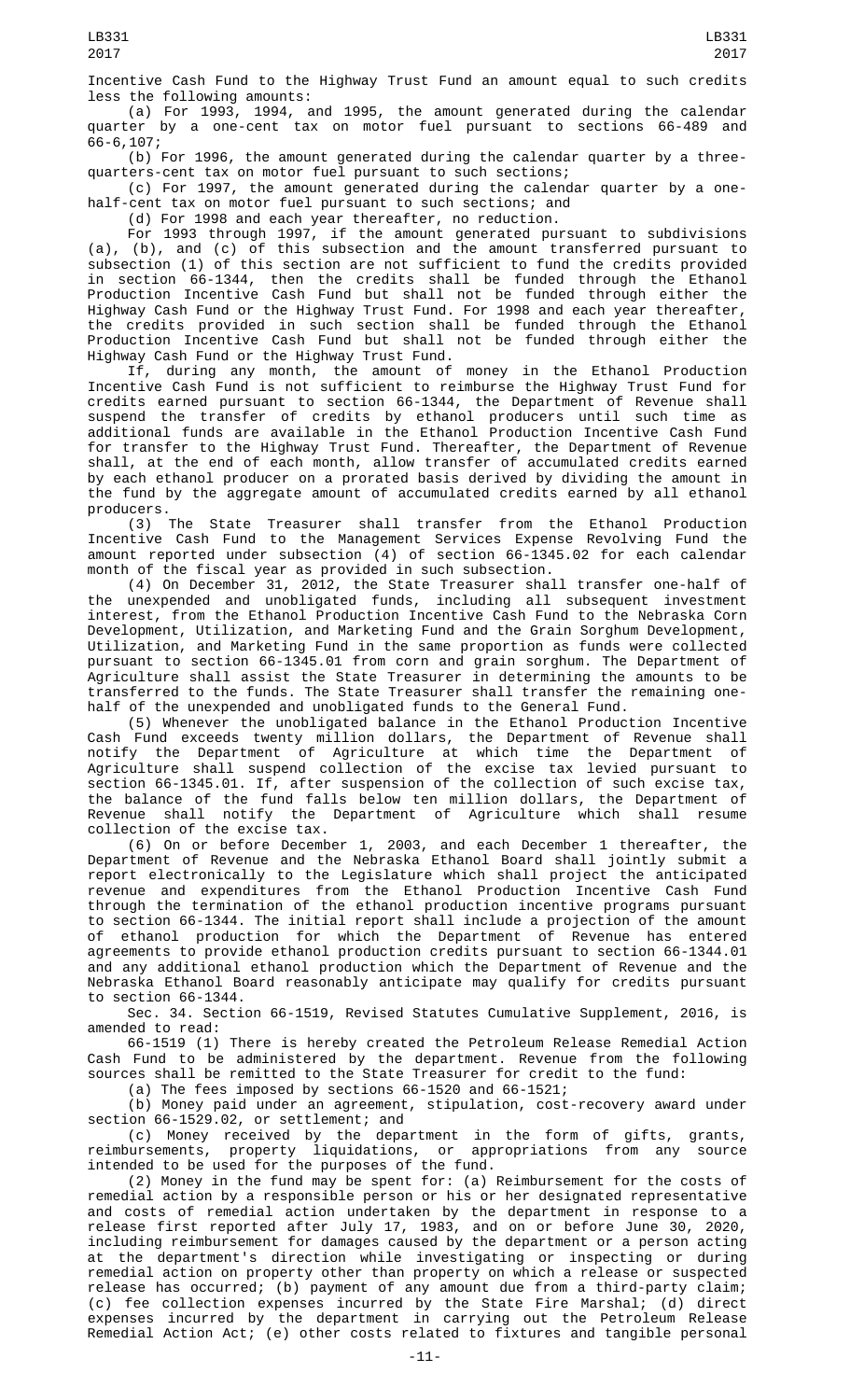LB331

property as provided in section 66-1529.01; (f) interest payments as allowed by section 66-1524; (g) claims approved by the State Claims Board authorized under section 66-1531; and (h) the direct and indirect costs incurred by the department in responding to spills and other environmental emergencies related to petroleum or petroleum products<u>; and (i) up to one million five hundred</u> thousand dollars each fiscal year of the department's cost-share obligations and operation and maintenance obligations under the federal Comprehensive Environmental Response, Compensation, and Liability Act of 1980, 42 U.S.C. 9601 et seq.

(3) Transfers may be made from the Petroleum Release Remedial Action Cash Fund to the General Fund at the direction of the Legislature.<del>—The State</del> Treasurer shall transfer one million five hundred thousand dollars from the Petroleum Release Remedial Action Cash Fund to the Ethanol Production Incentive Cash Fund on July 1 of each of the following years: 2004 through 2011.

(4) Transfers may be made from the Petroleum Release Remedial Action Cash Fund to the Superfund Cost Share Cash Fund at the direction of the Legislature. (5) (4) Any money in the Petroleum Release Remedial Action Cash Fund available for investment shall be invested by the state investment officer pursuant to the Nebraska Capital Expansion Act and the Nebraska State Funds

Investment Act. Sec. 35. Section 68-940.01, Reissue Revised Statutes of Nebraska, is amended to read:

68-940.01 The State Medicaid Fraud Control Unit Cash Fund is created. The fund shall be maintained by the Department of Justice and administered by the Attorney General. The fund shall consist of any recovery for the state's costs and attorney's fees received pursuant to subdivision (2)(b) of section 68-940 and sections 68-936 and 68-939, except criminal penalties, whether such recovery is by way of verdict, judgment, compromise, or settlement in or out of court, or other final disposition of any case or controversy under such subdivision or sections. Money in the fund shall be used to pay the salaries and related expenses of the Department of Justice for the state medicaid fraud control unit.

The State Treasurer shall transfer five hundred thousand dollars from the State Medicaid Fraud Control Unit Cash Fund to the General Fund on or before June 30, 2018, on such dates and in such amounts as directed by the budget administrator of the budget division of the Department of Administrative Services.

Any money in the fund available for investment shall be invested by the state investment officer pursuant to the Nebraska Capital Expansion Act and the Nebraska State Funds Investment Act.

Sec. 36. Section 71-1001, Reissue Revised Statutes of Nebraska, is amended to read:

71-1001 The heads of the anatomy departments of the medical schools and colleges of this state, one professor of anatomy appointed by the head of the anatomy department from each medical school or college of this state, one professor of anatomy appointed from each dental school or college of this state, and one layperson appointed by the Department of Health and Human Services shall constitute the State Anatomical Board of the State of Nebraska for the distribution, delivery, and use of certain dead human bodies, described in section 71-1002, to and among such schools, colleges, and persons as are entitled thereto under the provisions of such section. The board shall have power to establish rules and regulations for its government and for the collection, storage, and distribution of dead human bodies for anatomical purposes. It shall have power to appoint and remove its officers and agents. It shall keep minutes of its meetings. It shall cause a record to be kept of all of its transactions, of bodies received and distributed by it, and of the school, college, or person receiving every such body, and its records shall be open at all times to the inspection of each member of the board and to every county attorney within this state.

There is hereby created the State Anatomical Board Cash Fund. The fund shall be under the University of Nebraska Medical Center for accounting and budgeting purposes only. The fund shall consist of revenue collected by the State Anatomical Board and shall only be used to pay for costs of operating the board. Any money in the fund available for investment shall be invested by the state investment officer pursuant to the Nebraska Capital Expansion Act and the Nebraska State Funds Investment Act.

Sec. 37. Section 71-7450, Reissue Revised Statutes of Nebraska, is amended to read:

71-7450 (1) Licensure activities under the Wholesale Drug Distributor Licensing Act shall be funded by license fees. An applicant for an initial or renewal license under the act shall pay a license fee as provided in this section.

(2) License fees shall include (a) a base fee of fifty dollars and (b) an additional fee of not more than five hundred dollars based on variable costs to the department of inspections and of receiving and investigating complaints, other similar direct and indirect costs, and other relevant factors determined by the department.

(3) If the licensure application is denied, the license fee shall be returned to the applicant, except that the department may retain up to twentyfive dollars as an administrative fee and may retain the entire license fee if an inspection has been completed prior to such denial.

(4) The department shall also collect a fee for reinstatement of a license that has lapsed or has been suspended or revoked. The department shall collect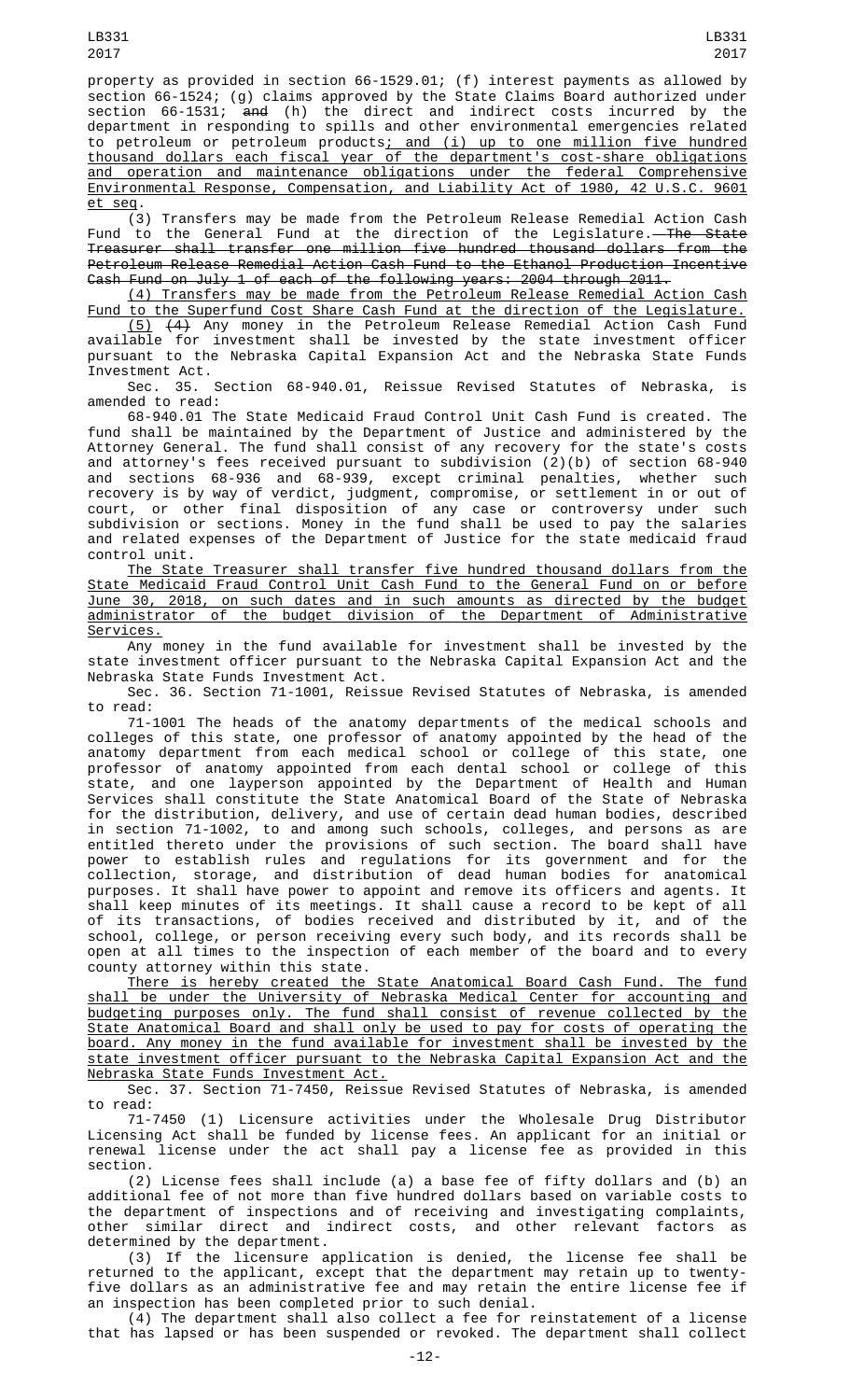a fee of ten dollars for a duplicate original license.

(5) The department shall remit all license fees collected under this section to the State Treasurer for credit to the Health and Human Services Cash Fund. License fees collected under this section shall only be used for activities related to the licensure of wholesale drug distributors, except for the transfer of funds provided for under subsection (6) of this section.

(6) The State Treasurer shall transfer three million seven hundred thousand dollars from the Health and Human Services Cash Fund to the General Fund on or before June 30, 2018, on such dates and in such amounts as directed by the budget administrator of the budget division of the Department of Administrative Services. It is the intent of the Legislature that the transfer to the General Fund in this subsection be from funds credited to the Wholesale Drug Distributor Licensing subfund of the Health and Human Services Cash Fund.

Sec. 38. Section 71-7611, Revised Statutes Cumulative Supplement, 2016, amended to read:

71-7611 (1) The Nebraska Health Care Cash Fund is created. The State Treasurer shall transfer (a) sixty million three hundred thousand dollars on or before July 15, 2014, (b) sixty million three hundred fifty thousand dollars on or before July 15, 2015, (c) sixty million three hundred fifty thousand dollars on or before July 15, 2016, (d) sixty million <u>seven</u> <del>three</del> hundred <del>fifty</del> thousand dollars on or before July 15, 2017, (e) sixty million <u>seven</u> <del>three</del> hundred <del>fifty</del> thousand dollars on or before July 15, 2018, and (f) sixty million <u>four</u> <del>one</del> hundred <u>fifty t</u>housand dollars on or before every July 15 thereafter from the Nebraska Medicaid Intergovernmental Trust Fund and the Nebraska Tobacco Settlement Trust Fund to the Nebraska Health Care Cash Fund, except that such amount shall be reduced by the amount of the unobligated balance in the Nebraska Health Care Cash Fund at the time the transfer is made. The state investment officer <del>upon consultation with the Nebraska Investment</del> <del>Council</del> shall advise the State Treasurer on the amounts to be transferred <u>first</u> from the Nebraska Medicaid Intergovernmental Trust Fund <u>until the fund balance</u> <u>is depleted </u>and from the Nebraska Tobacco Settlement Trust Fund <u>thereafter</u> <del>under this section</del> in order to sustain such transfers in perpetuity. The state investment officer shall report electronically to the Legislature on or before October 1 of every even-numbered year on the sustainability of such transfers. The Nebraska Health Care Cash Fund shall also include money received pursuant to section 77-2602. Except as otherwise provided by law, no more than the amounts specified in this subsection may be appropriated or transferred from the Nebraska Health Care Cash Fund in any fiscal year.

The State Treasurer shall transfer ten million dollars from the Nebraska Medicaid Intergovernmental Trust Fund to the General Fund on June 28, 2018, and June 28, 2019.

<u>Experiting</u> through the Nebraska Health Care Cash Fund until funding for all programs with an appropriation from the fund during FY2012-13 are restored to their FY2012-13 levels.

(2) Any money in the Nebraska Health Care Cash Fund available for investment shall be invested by the state investment officer pursuant to the Nebraska Capital Expansion Act and the Nebraska State Funds Investment Act.

(3) The University of Nebraska and postsecondary educational institutions having colleges of medicine in Nebraska and their affiliated research hospitals in Nebraska, as a condition of receiving any funds appropriated or transferred from the Nebraska Health Care Cash Fund, shall not discriminate against any person on the basis of sexual orientation.

(4) The State Treasurer shall transfer fifty thousand dollars on or before July 15, 2016, from the Nebraska Health Care Cash Fund to the Board of Regents of the University of Nebraska for the University of Nebraska Medical Center. It is the intent of the Legislature that these funds be used by the College of Public Health for workforce training.

Sec. 39. Section 72-1001, Revised Statutes Cumulative Supplement, 2016, is amended to read:

72-1001 The Nebraska Capital Construction Fund is created. The fund shall consist of revenue and transfers credited to the fund as authorized by law. consist of revenue and transfers credited to the fund as authorized by law. Money shall be appropriated from the fund to state agencies for making payments on projects as determined by the Legislature, including, but not limited to, purchases of land, structural improvements to land, acquisition of buildings, construction of buildings, including architectural and engineering costs, replacement of or major repairs to structural improvements to land or buildings, additions to existing structures, remodeling of buildings, and acquisition of equipment and furnishings of new or remodeled buildings. The fund shall be administered by the State Treasurer as a multiple-agency-use fund and appropriated to state agencies as determined by the Legislature. <u>Transfers</u> may be made from the fund to the Capitol Restoration Cash Fund at the direction <u>of the Legislature. A</u>ny money in the <u>Nebraska Capital Construction Fund</u> <del>fund</del> available for investment shall be invested by the state investment officer pursuant to the Nebraska Capital Expansion Act and the Nebraska State Funds Investment Act.

The State Treasurer shall transfer four million five hundred seventy-four thousand four hundred sixty-six dollars from the Nebraska Capital Construction Fund to the General Fund on or before June 30, 2010, on such date as directed by the budget administrator of the budget division of the Department of Administrative Services.

Sec. 40. Section 72-2211, Revised Statutes Cumulative Supplement, 2016, is amended to read: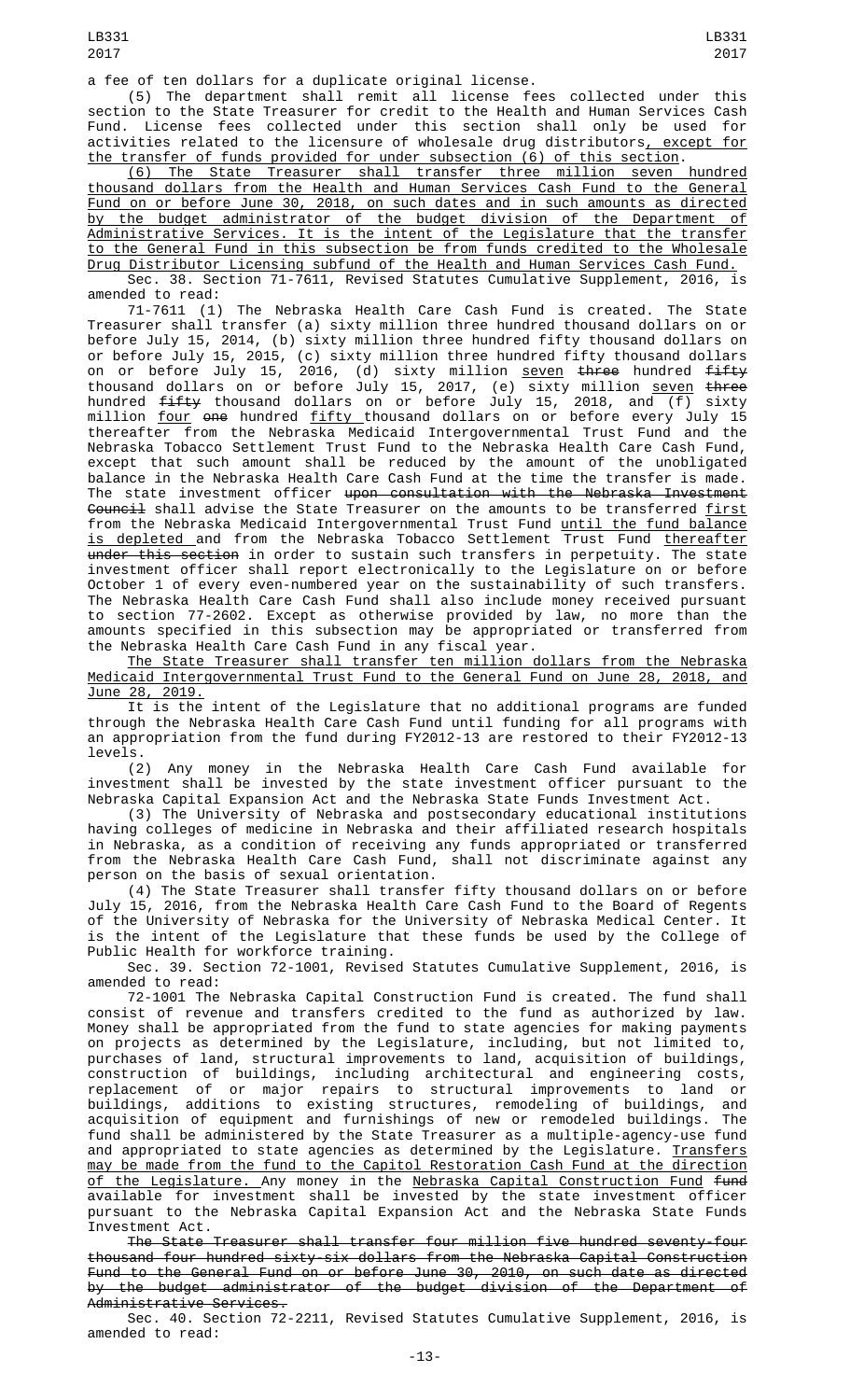LB331 2017

72-2211 The Capitol Restoration Cash Fund is created. The administrator shall administer the fund, which shall consist of money received from the sale of material, rental revenue, private donations, <del>and</del> public donations<u>, and</u> transfers from the Nebraska Capital Construction Fund as directed by the <u>Legislature</u>. The <u>Capitol Restoration Cash Fund</u> f<del>und</del> shall be used to finance projects to restore the State Capitol and capitol grounds to their original condition, to purchase and conserve items to be added to the Nebraska Capitol Collections housed in the State Capitol, <del>and</del> to produce promotional material concerning the State Capitol, its grounds, and the Nebraska State Capitol Environs District, <u>and to pay the expenditures for a project manager for the</u> Capitol Heating, Ventilation, and Air Conditioning Systems Replacement Project <u>until such time as the project is completed, e</u>xcept that transfers may be made from the fund to the General Fund at the direction of the Legislature. Such expenditures shall be prescribed by the administrator and approved by the commission. Any money in the Capitol Restoration Cash Fund available for investment shall be invested by the state investment officer pursuant to the Nebraska Capital Expansion Act and the Nebraska State Funds Investment Act.

Sec. 41. Section 77-2715.01, Revised Statutes Cumulative Supplement, 2016, is amended to read:

77-2715.01 (1)(a) Commencing in 1987 the Legislature shall set the rates for the income tax imposed by section 77-2715 and the rate of the sales tax imposed by subsection (1) of section 77-2703. For taxable years beginning or deemed to begin before January 1, 2013, the rate of the income tax set by the Legislature shall be considered the primary rate for establishing the tax rate schedules used to compute the tax.

(b) The Legislature shall set the rates of the sales tax and income tax so that the estimated funds available plus estimated receipts from the sales, use, income, and franchise taxes will be not less than three percent nor more than seven percent in excess of the appropriations and express obligations for the biennium for which the appropriations are made<u>, except that for the biennium</u> ending June 30, 2019, the percentage shall not be less than two and one-half percent nor more than seven percent. The purpose of this subdivision is to insure that there shall be maintained in the state treasury an adequate General Fund balance, considering cash flow, to meet the appropriations and express obligations of the state.<br>(c) For purposes of

this section, express obligation shall mean an obligation which has fiscal impact identifiable by a sum certain or by an established percentage or other determinative factor or factors.

(2) The Speaker of the Legislature and the chairpersons of the Legislature's Executive Board, Revenue Committee, and Appropriations Committee shall constitute a committee to be known as the Tax Rate Review Committee. The Tax Rate Review Committee shall meet with the Tax Commissioner within ten days after July 15 and November 15 of each year and shall determine whether the rates for sales tax and income tax should be changed. In making such determination the committee shall recalculate the requirements pursuant to the formula set forth in subsection (1) of this section, taking into consideration the appropriations and express obligations for any session, all miscellaneous claims, deficiency bills, and all emergency appropriations. The committee shall prepare an annual report of its determinations under this section. The committee shall submit such report electronically to the Legislature and shall append the tax expenditure report required under section 77-382 and the revenue volatility report required under section 50-419.02.

In the event it is determined by a majority vote of the committee that the rates must be changed as a result of a regular or special session or as a result of a change in the Internal Revenue Code of 1986 and amendments thereto, other provisions of the laws of the United States relating to federal income taxes, and the rules and regulations issued under such laws, the committee shall petition the Governor to call a special session of the Legislature to make whatever rate changes may be necessary.

Sec. 42. Section 77-27,132, Revised Statutes Cumulative Supplement, 2016, is amended to read:

77-27,132 (1) There is hereby created a fund to be designated the Revenue Distribution Fund which shall be set apart and maintained by the Tax Commissioner. Revenue not required to be credited to the General Fund or any other specified fund may be credited to the Revenue Distribution Fund. Credits and refunds of such revenue shall be paid from the Revenue Distribution Fund. The balance of the amount credited, after credits and refunds, shall be allocated as provided by the statutes creating such revenue.

(2) The Tax Commissioner shall pay to a depository bank designated by the State Treasurer all amounts collected under the Nebraska Revenue Act of 1967. The Tax Commissioner shall present to the State Treasurer bank receipts showing amounts so deposited in the bank, and of the amounts so deposited the State Treasurer shall:

(a) For transactions occurring on or after October 1, 2014, and before October 1, <u>2022</u> <del>2019</del>, credit to the Game and Parks Commission Capital Maintenance Fund all of the proceeds of the sales and use taxes imposed pursuant to section 77-2703 on the sale or lease of motorboats as defined in section 37-1204, personal watercraft as defined in section 37-1204.01, allterrain vehicles as defined in section 60-103, and utility-type vehicles as defined in section 60-135.01;

(b) Credit to the Highway Trust Fund all of the proceeds of the sales and use taxes derived from the sale or lease for periods of more than thirty-one days of motor vehicles, trailers, and semitrailers, except that the proceeds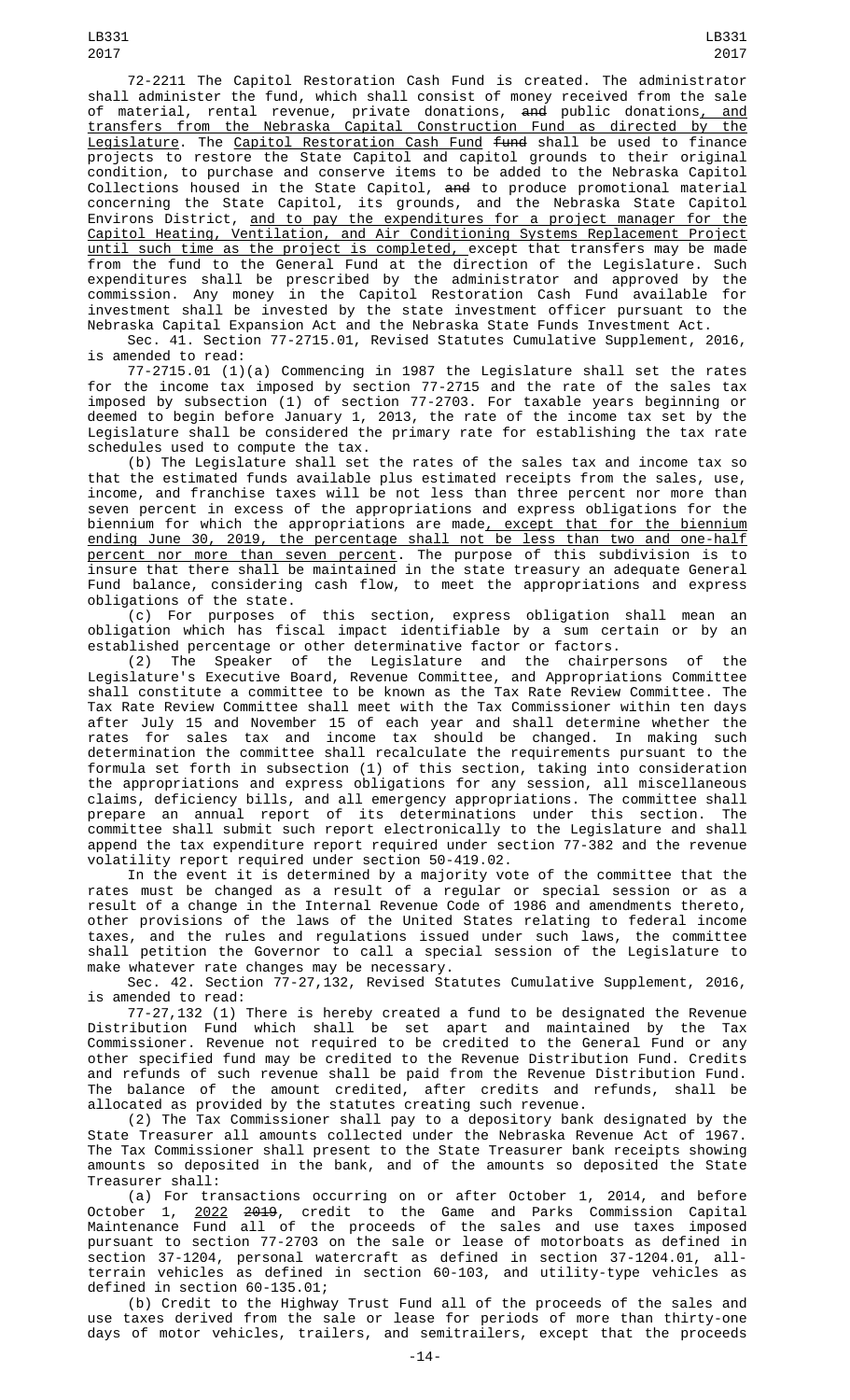equal to any sales tax rate provided for in section 77-2701.02 that is in excess of five percent derived from the sale or lease for periods of more than thirty-one days of motor vehicles, trailers, and semitrailers shall be credited to the Highway Allocation Fund;

(c) For transactions occurring on or after July 1, 2013, and before July 1, 2033, of the proceeds of the sales and use taxes derived from transactions other than those listed in subdivisions (2)(a) and (b) of this section from a sales tax rate of one-quarter of one percent, credit monthly eighty-five percent to the State Highway Capital Improvement Fund and fifteen percent to the Highway Allocation Fund; and

(d) Of the proceeds of the sales and use taxes derived from transactions other than those listed in subdivisions (2)(a) and (b) of this section, credit to the Property Tax Credit Cash Fund the amount certified under section 77-27,237, if any such certification is made.

The balance of all amounts collected under the Nebraska Revenue Act of 1967 shall be credited to the General Fund.

Sec. 43. Section 81-125.01, Reissue Revised Statutes of Nebraska, is amended to read:

81-125.01 The Governor, when preparing the budget provided for in section 81-125, and the Legislature, when preparing its proposed budget, shall include a reserve requirement, calculated pursuant to subsection (1) of section 77-2715.01, of not less than three percent of the appropriations included in such budget, except that for the biennium ending June 30, 2019, the percentage shall not be less than two and one-half percent.

Sec. 44. Section 81-179, Reissue Revised Statutes of Nebraska, is amended to read:

81-179 (1) There is hereby created under the control of the Governor, for allocation to building renewal projects of the various agencies, a fund to be known as the Building Renewal Allocation Fund. The fund shall contain the revenue from the special privilege tax as provided in section 77-2602 and such other money as is appropriated by the Legislature. Such appropriation is declared to consist of building renewal funds which shall be kept separate and distinct from the program continuation funds and project construction funds.

(2) Separate subfunds, subprograms, projects, or accounts shall be established to separately account for any expenditures on state buildings or facilities to comply with the federal Americans with Disabilities Act of 1990. A minimal amount of the funds contained in the subfunds, subprograms, projects, or accounts may be used for planning and evaluation of buildings and facilities.

(3) The budget division of the Department of Administrative Services may administratively transfer funds to appropriate accounting entities to correctly account for the operating expenditures. A separate fund, cash fund, project, or other account may be administratively established for such purpose.

(4) Any money in the fund available for investment shall be invested by the state investment officer pursuant to the Nebraska Capital Expansion Act and the Nebraska State Funds Investment Act.

(5) The State Treasurer shall transfer seven hundred eighty-three thousand hundred sixty-seven dollars from the Building Renewal Allocation Fund to the General Fund on or after June 15, 2018, but before June 30, 2018, on such date as directed by the budget administrator of the budget division of the Department of Administrative Services.

(6) The State Treasurer shall transfer two hundred thousand dollars from the Building Renewal Allocation Fund to the General Fund on or after June 15, 2019, but before June 30, 2019, on such date as directed by the budget administrator of the budget division of the Department of Administrative <u>Services.</u>

(7) The State Treasurer shall transfer one million seven hundred sixteen thousand three hundred thirty-three dollars from the Building Renewal Allocation Fund to the Accounting Division Cash Fund on July 1, 2017, or as soon thereafter as administratively possible.

(8) The State Treasurer shall transfer two million three hundred thousand dollars from the Building Renewal Allocation Fund to the Accounting Division Cash Fund on July 1, 2018, or as soon thereafter as administratively possible. Sec. 45. Section 81-188.01, Reissue Revised Statutes of Nebraska, is

amended to read:

81-188.01 (1) The State Building Renewal Assessment Fund is created. The fund shall be under the control of the Governor for allocation to building renewal projects of the various agencies and shall be administered in a manner consistent with the administration of the Building Renewal Allocation Fund pursuant to the Deferred Building Renewal Act. No amounts accruing to the State Building Renewal Assessment Fund shall be expended in any manner for purposes other than as provided in this section or as appropriated by the Legislature to meet the cost of administering the act. Transfers may be made from the fund to the General Fund at the direction of the Legislature.

(2) Revenue credited to the State Building Renewal Assessment Fund shall include amounts derived from charges assessed pursuant to subdivision (4)(b) of section 81-1108.17 and such other revenue as may be incident to the administration of the fund.

(3) Amounts appropriated from the fund shall be expended to conduct renewal work as defined in section 81-173 and to complete other improvements incident to such renewal work as deemed necessary or appropriate by the task force. From amounts accruing to the fund as the result of depreciation charges assessed pursuant to subdivision (4)(b) of section 81-1108.17, expenditures for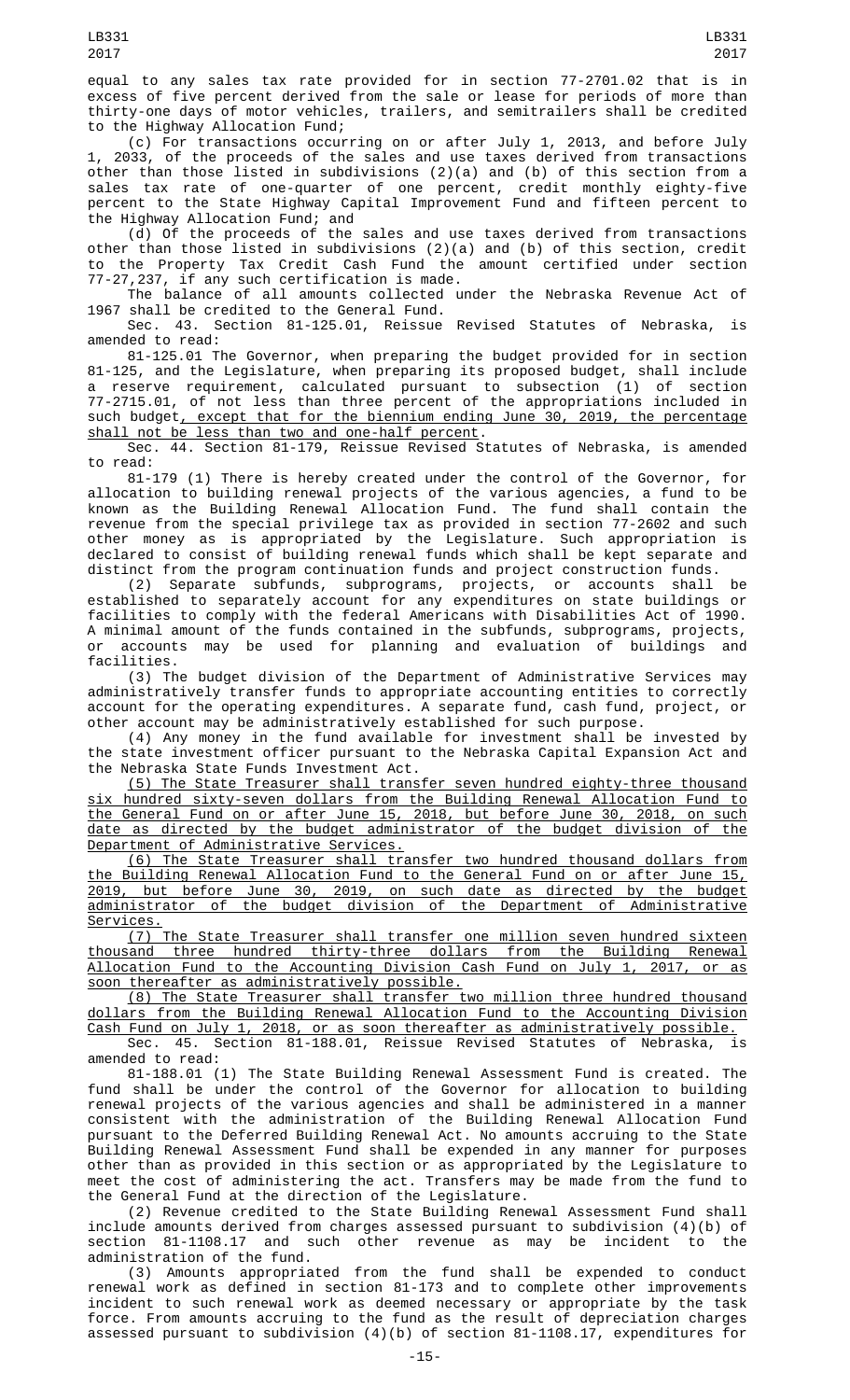capital improvements shall be limited to improvements to only those facilities for which such charges have been assessed and remitted. From amounts accruing to the fund as the result of depreciation charges assessed pursuant to section 81-188.02 prior to July 1, 2011, expenditures for capital improvement projects shall be limited to exclude (a) capital improvement projects relating to facilities, structures, or buildings owned, leased, or operated by the (i) University of Nebraska, (ii) Nebraska state colleges, (iii) Department of Aeronautics, (iv) Department of Roads, (v) Game and Parks Commission, or (vi) Board of Educational Lands and Funds and (b) capital improvement projects relating to facilities, structures, or buildings for which depreciation charges are assessed pursuant to subdivision (4)(b) of section 81-1108.17.

(4) The State Treasurer shall transfer three million four hundred thirtytwo thousand six hundred sixty-seven dollars from the State Building Renewal Assessment Fund to the Accounting Division Cash Fund on July 1, 2017, or as soon thereafter as administratively possible.

(5) The State Treasurer shall transfer four million six hundred thousand dollars from the State Building Renewal Assessment Fund to the Accounting Division Cash Fund on July 1, 2018, or as soon thereafter as administratively possible.

(6) (4) Any money in the State Building Renewal Assessment Fund fund available for investment shall be invested by the state investment officer pursuant to the Nebraska Capital Expansion Act and the Nebraska State Funds Investment Act.

Sec. 46. Section 81-405, Reissue Revised Statutes of Nebraska, is amended to read:

81-405 The Mechanical Safety Inspection Fund is created. All fees collected by the Department of Labor pursuant to the Nebraska Amusement Ride Act and the Conveyance Safety Act shall be remitted to the State Treasurer for credit to the Mechanical Safety Inspection Fund. <del>Fees so collected shall not</del> lapse into the General Fund. Fees so collected shall be used for the sole purpose of administering the provisions of the Nebraska Amusement Ride Act and the Conveyance Safety Act. Any money in the Mechanical Safety Inspection Fund available for investment shall be invested by the state investment officer pursuant to the Nebraska Capital Expansion Act and the Nebraska State Funds Investment Act. Money in the Mechanical Safety Inspection Fund may be transferred to the General Fund at the direction of the Legislature All funds existing in the Elevator Inspection Fund and the Nebraska Amusement Ride Fund on January 1, 2008, shall be transferred to the Mechanical Safety Inspection Fund.

The State Treasurer shall transfer one hundred fifty thousand dollars from the Mechanical Safety Inspection Fund to the General Fund on or before June 15, 2018, on such dates and in such amounts as directed by the budget administrator of the budget division of the Department of Administrative Services.

Sec. 47. Section 81-406, Revised Statutes Cumulative Supplement, 2016, is amended to read:<br> $81-406$ 

 $(1)$  The Contractor and Professional Employer Organization<br>Cash Fund is created. The fund shall be administered by the Registration Cash Fund is created. The fund shall be administered by the Department of Labor and shall consist of fees collected by the department pursuant to the Farm Labor Contractors Act, the Contractor Registration Act, and the Professional Employer Organization Registration Act and such sums as are appropriated to the fund by the Legislature. The fund shall be used for enforcing and administering the Farm Labor Contractors Act, the Contractor Registration Act, the Employee Classification Act, and the Professional Employer Organization Registration Act. Any money in the fund available for investment shall be invested by the state investment officer pursuant to the Nebraska Capital Expansion Act and the Nebraska State Funds Investment Act. Money in the Contractor and Professional Employer Organization Registration Cash Fund may be transferred to the General Fund at the direction of the Legislature.

The State Treasurer shall transfer one million seven hundred thousand dollars from the Contractor and Professional Employer Organization Registration Cash Fund to the General Fund on or before June 15, 2018, on such dates and in such amounts as directed by the budget administrator of the budget division of the Department of Administrative Services.

(2) The Farm Labor Contractors Fund, the Contractor Registration Cash Fund, and the Professional Employer Organization Cash Fund terminate on July 1, 2016, and the State Treasurer shall transfer any money in such funds on such date to the Contractor and Professional Employer Organization Registration Cash Fund.

Sec. 48. Section 81-638, Reissue Revised Statutes of Nebraska, is amended to read:

81-638 (1) Subject to subsection (4) of this section, the The Legislature shall appropriate for each year from the Health and Human Services Cash Fund to the department an amount derived from one cent of the cigarette tax imposed by section 77-2602, less any amount appropriated from the fund specifically to the University of Nebraska Eppley Institute for Research in Cancer and Allied Diseases. The department shall, after deducting expenses incurred in the administration of such funds, distribute such funds exclusively for grants and contracts for research of cancer and smoking diseases, for funding the cancer registry prescribed in sections 81-642 to 81-650, and for associated expenses due to the establishment and maintenance of such cancer registry. Not more than two hundred thousand dollars shall be appropriated for funding the cancer registry and associated expenses. The University of Nebraska may receive such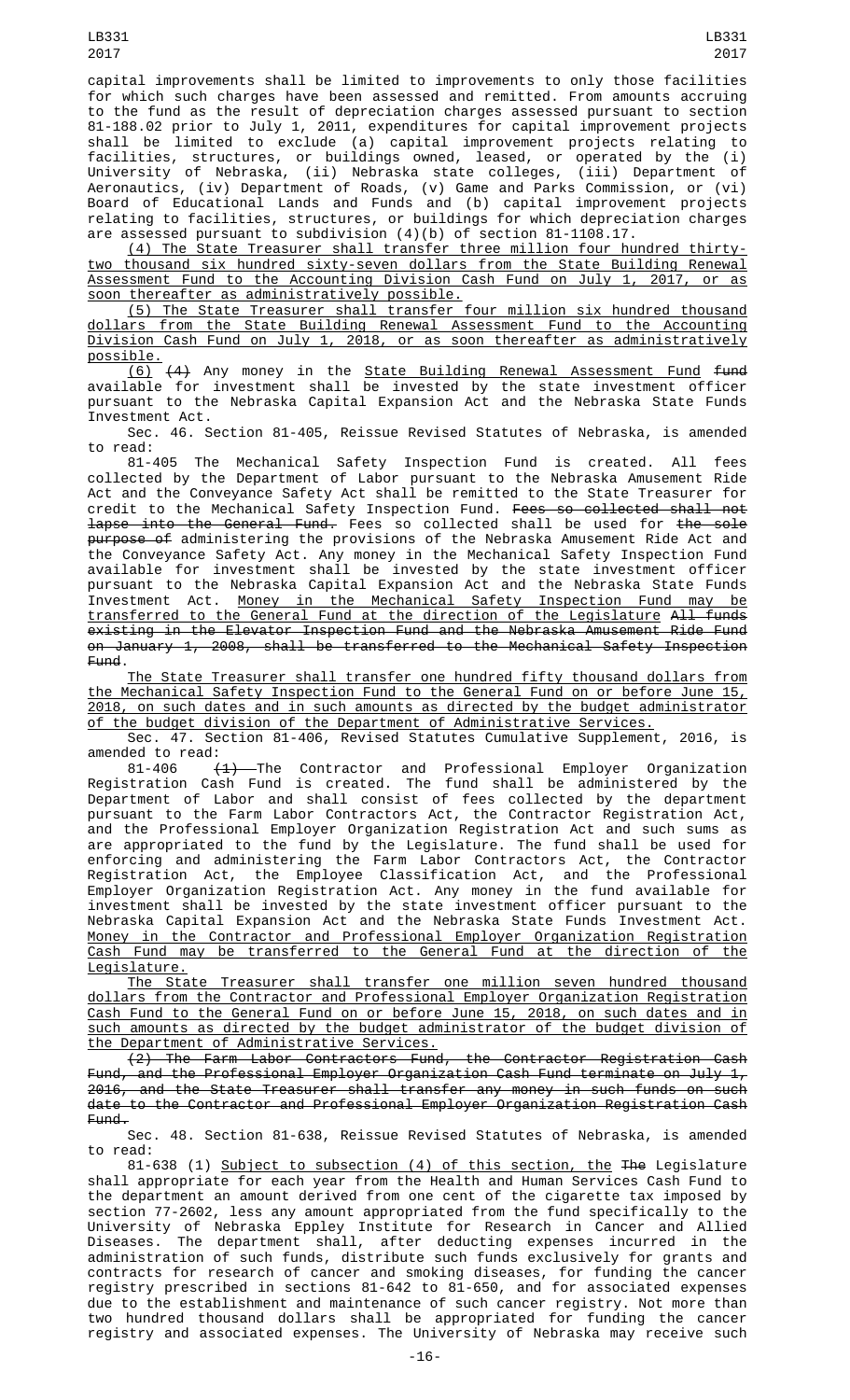grants and contracts, and other postsecondary institutions having colleges of medicine located in the State of Nebraska may receive such contracts.

(2) Subject to subsection (4) of this section, the The Legislature shall appropriate for each year from the Health and Human Services Cash Fund to the department for cancer research an amount derived from two cents of the cigarette tax imposed by section 77-2602 to be used exclusively for grants and contracts for research on cancer and smoking diseases. No amount shall be appropriated or used pursuant to this subsection for the operation and associated expenses of the cancer registry. Not more than one-half of the funds appropriated pursuant to this subsection shall be distributed to the University of Nebraska Medical Center for research in cancer and allied diseases and the University of Nebraska Eppley Institute for Research in Cancer and Allied Diseases. The remaining funds available pursuant to this subsection shall be distributed for contracts with other postsecondary educational institutions having colleges of medicine located in Nebraska which have cancer research programs for the purpose of conducting research in cancer and allied diseases.

(3) Any contract between the department and another postsecondary educational institution for cancer research under subsection (2) of this section shall provide that:

(a) Any money appropriated for such contract shall only be used for cancer research and shall not be used to support any other program in the institution;

(b) Full and detailed reporting of the expenditure of all funds under the contract is required. The report shall include, but not be limited to, separate accounting for personal services, equipment purchases or leases, and supplies. Such reports shall be made available electronically to the Legislature; and

(c) No money appropriated for such contract shall be spent for travel, building construction, or any other purpose not directly related to the research that is the subject of the contract.

(4) The State Treasurer shall transfer seven million dollars from the Health and Human Services Cash Fund to the General Fund on or before June 30, 2018, on such dates and in such amounts as directed by the budget administrator of the budget division of the Department of Administrative Services. It is the intent of the Legislature that the transfer to the General Fund in this subsection be from funds credited to the Cancer Research subfund of the Health and Human Services Cash Fund which were in excess of appropriations established in subsections (1) and (2) of this section.

Sec. 49. Section 81-885.15, Reissue Revised Statutes of Nebraska, is amended to read:

81-885.15 All fees collected under the Nebraska Real Estate License Act shall be deposited in the state treasury in a fund to be known as the State Real Estate Commission's Fund. The commission may use such part of the money in this fund as is necessary to be used by it in the administration and enforcement of the act. Transfers may be made from the fund to the General Fund at the direction of the Legislature through June 30, <u>2019</u> <del>2011</del>. The State Real Estate Commission's Fund shall be paid out only upon proper vouchers and upon warrants issued by the Director of Administrative Services and countersigned by the State Treasurer, as provided by law. The expenses of conducting the office must always be kept within the income collected and deposited with the State Treasurer by such commission and such office, and the expense thereof shall not be supported or paid from any other state fund. Any money in the State Real Estate Commission's Fund available for investment shall be invested by the state investment officer pursuant to the Nebraska Capital Expansion Act and the Nebraska State Funds Investment Act.

The State Treasurer shall transfer two hundred thousand dollars from the State Real Estate Commission's Fund to the General Fund on or before June 30, 2018, on such dates and in such amounts as directed by the budget administrator of the budget division of the Department of Administrative Services. The State Treasurer shall transfer two hundred thousand dollars from the State Real Estate Commission's Fund to the General Fund on or before June 30, 2019, on such dates and in such amounts as directed by the budget administrator of the budget division of the Department of Administrative Services.

Sec. 50. Section 81-12,160, Revised Statutes Cumulative Supplement, 2016, is amended to read:<br>81-12,160 (1)

The department shall establish a financial assistance program to provide financial assistance to businesses operating in Nebraska that employ no more than five hundred employees or to individuals that have a prototype of a product or process for the purposes of commercializing such product or process. The applicant shall submit a feasibility study stating the potential sales and profit projections for the product or process.

(2) The department shall create a program with the following provisions to support commercialization of a product or process:

(a) Commercialization infrastructure documentation, including market assessments and start-up strategic planning;

(b) Promotion, marketing, advertising, and consulting;

- (c) Management and business planning support;
- (d) Linking companies and entrepreneurs to mentors;
- (e) Preparing companies and entrepreneurs to acquire venture capital; and (f) Linking companies to sources of capital.

(3) Funds shall be matched by nonstate funds equal to fifty percent of the funds requested. Matching funds may be from any nonstate source, including private foundations, federal or local government sources, quasi-governmental entities, or commercial lending institutions, or any other funds whose source does not include funds appropriated by the Legislature.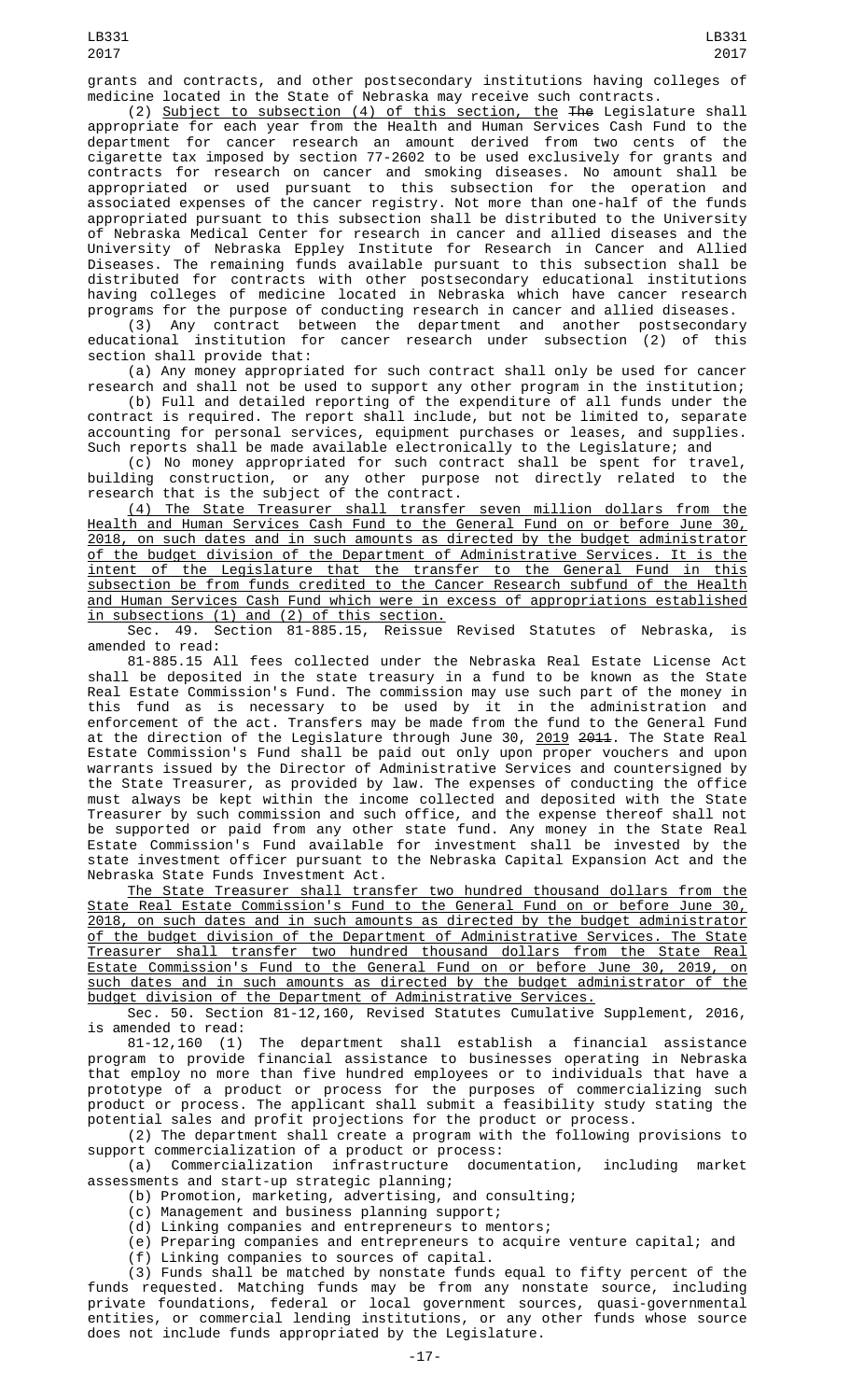(4) The department shall not provide more than five hundred thousand dollars to any one project. Each year the department  $\frac{may}{day}$  shall award up to at least two million dollars but not more than four million dollars under this section.

(5) Financial assistance provided under this section shall be expended within twenty-four months after the date of the awarding decision.

(6) To carry out this section, the department shall contract with one statewide venture development organization that is incorporated in the State of Nebraska and exempt for federal tax purposes under section  $501(c)(3)$  of the Internal Revenue Code.

Sec. 51. Section 81-12,162, Revised Statutes Cumulative Supplement, 2016, is amended to read:

81-12,162 (1) The department shall establish a small business investment program. The program:

(a) Shall provide grants to microloan delivery or microloan technical assistance organizations to:

(i) Better assure that Nebraska's microenterprises are able to realize their full potential to create jobs, enhance entrepreneurial skills and activity, and increase low-income households' capacity to become selfsufficient;

(ii) Provide funding to foster the creation of microenterprises;<br>(iii) Establish the department as the coordinating office for the (iii) Establish the department as the coordinating office for the facilitation of microlending and microenterprise development;

(iv) Facilitate the development of a permanent, statewide infrastructure of microlending support organizations to serve Nebraska's microenterprise and of microienaing ser.<br>self-employment sectors;<br>chable the department

(v) Enable the department to provide grants to community-based microenterprise development organizations in order to encourage the development and growth of microenterprises throughout Nebraska; and

(vi) Enable the department to engage in contractual relationships with statewide microlending support organizations which have the capacity to leverage additional nonstate funds for microenterprise lending.

To the maximum extent possible, the selection process should assure that the distribution of such financial assistance provides equitable access to the benefits of the Business Innovation Act by all geographic areas of the state; and

(b) May identify and coordinate other state and federal sources of funds which may be available to the department to enhance the state's ability to facilitate financial assistance pursuant to the program.

(2) To establish the criteria for making an award to a microloan delivery or microloan technical assistance organization, the department shall consider:

(a) The plan for providing business development services and microloans to microenterprises;

(b) The scope of services to be provided by the microloan delivery or microloan technical assistance organization;

(c) The plan for coordinating the services and loans provided by the<br>Doan delivery or microloan technical assistance organization with microloan delivery or microloan technical assistance organization with commercial lending institutions;

(d) The geographic representation of all regions of the state, including both urban and rural communities and neighborhoods;

(e) The ability of the microloan delivery or microloan technical assistance organization to provide for business development in areas of chronic economic distress and low-income regions of the state;

(f) The ability of the microloan delivery or microloan technical assistance organization to provide business training and technical assistance to microenterprise clients;

(g) The ability of the microloan delivery or microloan technical assistance organization to monitor and provide financial oversight of recipients of microloans; and

(h) Sources and sufficiency of operating funds for the microenterprise development organization.

(3) Awards made by the department to a microloan delivery or microloan technical assistance organization may be used to:

(a) Satisfy matching fund requirements for other federal or private grants;

(b) Establish a revolving loan fund from which the microloan delivery or microloan technical assistance organization may make loans to microenterprises;

(c) Establish a guaranty fund from which the microloan delivery or microloan technical assistance organization may guarantee loans made by commercial lending institutions to microenterprises;

(d) Provide funding for the operating costs of a microloan delivery or microloan technical assistance organization not to exceed twenty percent; and

(e) Provide grants to establish loan-loss reserve funds to match loan capital borrowed from other sources, including federal microenterprise loan programs.

(4) Any award of financial assistance to a microloan delivery or microloan technical assistance organization shall meet the following qualifications:

(a) Funds shall be matched by nonstate funds equivalent in money or inkind contributions or a combination of both equal to thirty-five percent of the grant funds requested. Such matching funds may be from any nonstate source, including private foundations, federal or local government sources, quasigovernmental entities, or commercial lending institutions, or any other funds whose source does not include funds appropriated by the Legislature;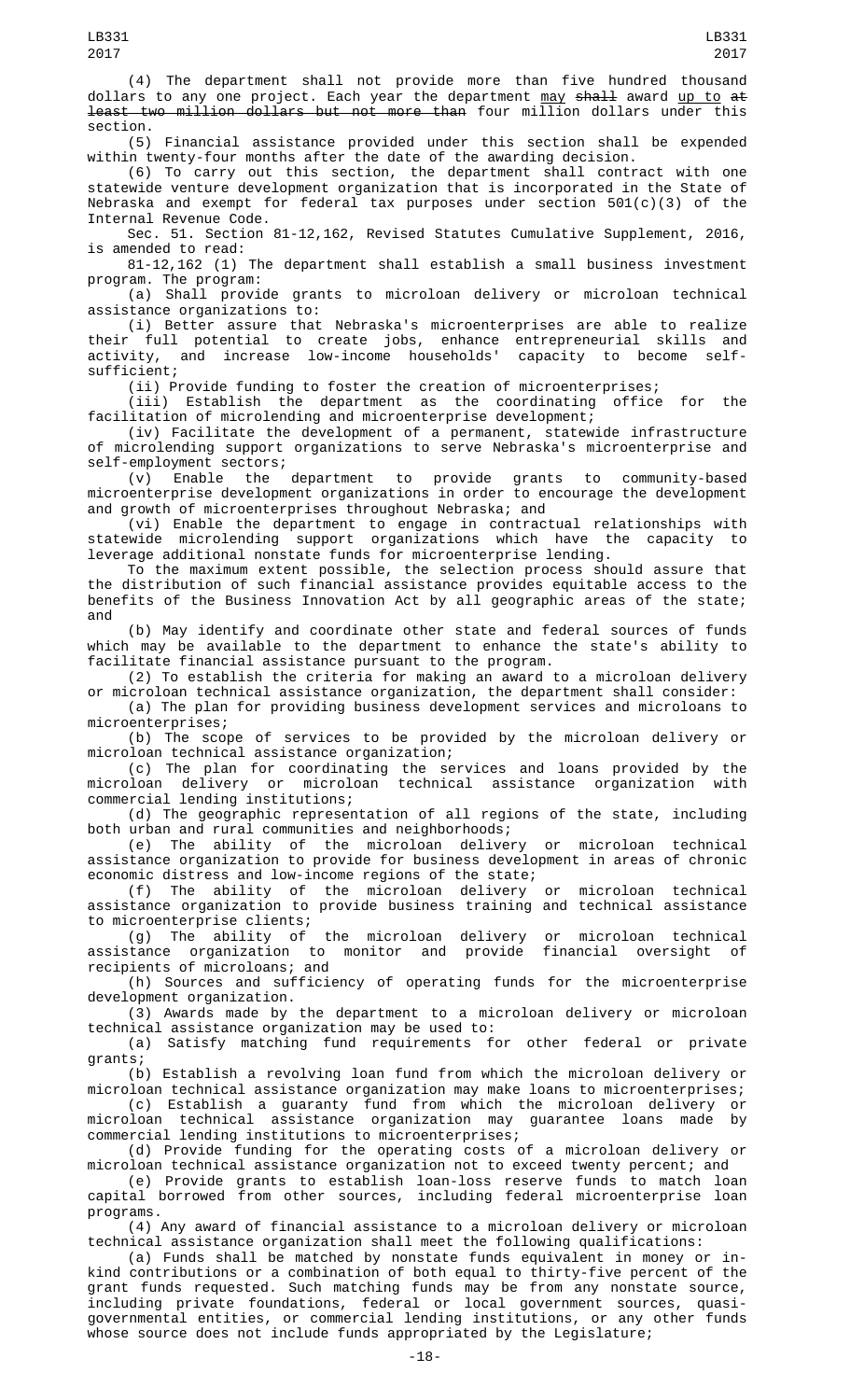2017

LB331

(b) Microloan funds shall be disbursed in microloans which do not exceed one hundred thousand dollars or used to capitalize loan-loss reserve funds for such loans; and

(c) A minimum of fifty percent of the microloan funds shall be used by a<br>)enterprise development assistance organization for small business microenterprise development assistance organization for small business technical assistance.

The department shall contract with a statewide microenterprise development assistance organization to carry out this section.

 $(5)$  Each year the department  $\frac{may}{day}$  shall award  $\frac{up}{up}$  to at least one million dollars but not more than two million dollars under this section.

Sec. 52. Section 81-1558, Reissue Revised Statutes of Nebraska, is amended to read:

81-1558 There is hereby created within the state treasury a fund to be known as the Nebraska Litter Reduction and Recycling Fund. The proceeds of the fee imposed by sections 81-1559 to 81-1560.02, money received by the department as gifts, donations, or contributions toward the goals stated in section 81-1535, and money received by the department for nonprofit activities concerning litter reduction and recycling, including, but not limited to, honoraria, literature furnished by the department, and funds realized as reimbursement for expenses in conducting educational forums, shall be remitted to the State Treasurer for credit to such fund to be used for the administration and enforcement of the Nebraska Litter Reduction and Recycling Act. Transfers may be made from the fund to the General Fund at the direction <u>of the Legislature. A</u>ny money in the <u>Nebraska Litter Reduction and Recycling</u> Fund fund available for investment shall be invested by the state investment officer pursuant to the Nebraska Capital Expansion Act and the Nebraska State Funds Investment Act.

Sec. 53. Section 81-15,175, Reissue Revised Statutes of Nebraska, is amended to read:

81-15,175 (1) The board may make an annual allocation each fiscal year from the Nebraska Environmental Trust Fund to the Nebraska Environmental Endowment Fund as provided in section 81-15,174.01. The board shall make annual allocations from the Nebraska Environmental Trust Fund and may make annual allocations each fiscal year from the Nebraska Environmental Endowment Fund for projects which conform to the environmental categories of the board established pursuant to section 81-15,176 and to the extent the board determines those projects to have merit. The board shall establish a calendar annually for receiving and evaluating proposals and awarding grants. To evaluate the economic, financial, and technical feasibility of proposals, the board may establish subcommittees, request or contract for assistance, or establish advisory groups. Private citizens serving on advisory groups shall be reimbursed for their actual and necessary expenses pursuant to sections 81-1174 to 81-1177.

(2) The board shall establish rating systems for ranking proposals which meet the board's environmental categories and other criteria. The rating systems shall include, but not be limited to, the following considerations:

(a) Conformance with categories established pursuant to section 81-15,176;

- (b) Amount of funds committed from other funding sources;
- (c) Encouragement of public-private partnerships;
- (d) Geographic mix of projects over time;
- (e) Cost-effectiveness and economic impact;
- (f) Direct environmental impact;

(g) Environmental benefit to the general public and the long-term nature of such public benefit; and

(h) Applications recommended by the Director of Natural Resources and submitted by the Department of Natural Resources pursuant to subsection (7) of section 61-218 shall be awarded fifty priority points in the ranking process for the 2011 grant application if the Legislature has authorized annual transfers of three million three hundred thousand dollars to the Water Resources Cash Fund for each of fiscal years 2011-12 and 2012-13 and has stated its intent to transfer three million three hundred thousand dollars to the Water Resources Cash Fund in fiscal year 2013-14. Priority points shall be awarded if the proposed programs set forth in the grant application are consistent with the purposes of reducing consumptive uses of water, enhancing streamflows, recharging ground water, or supporting wildlife habitat in any river basin determined to be fully appropriated pursuant to section 46-714 or designated as overappropriated pursuant to section 46-713.

(3) A grant awarded under this section pursuant to an application made under subsection (7) of section 61-218 shall be paid out in the following manner:

(a) The initial three million three hundred thousand dollar installment shall be remitted to the State Treasurer for credit to the Water Resources Cash Fund no later than fifteen business days after the date that the grant is approved by the board;

(b) The second three million three hundred thousand dollar installment shall be remitted to the State Treasurer for credit to the Water Resources Cash Fund no later than May 15, 2013; and

(c) The third three million three hundred thousand dollar installment shall be remitted to the State Treasurer for credit to the Water Resources Cash Fund no later than May 15, 2014, if the Legislature has authorized a transfer of three million three hundred thousand dollars from the General Fund to the Water Resources Cash Fund for fiscal year 2013-14.

(4) It is the intent of the Legislature that the Department of Natural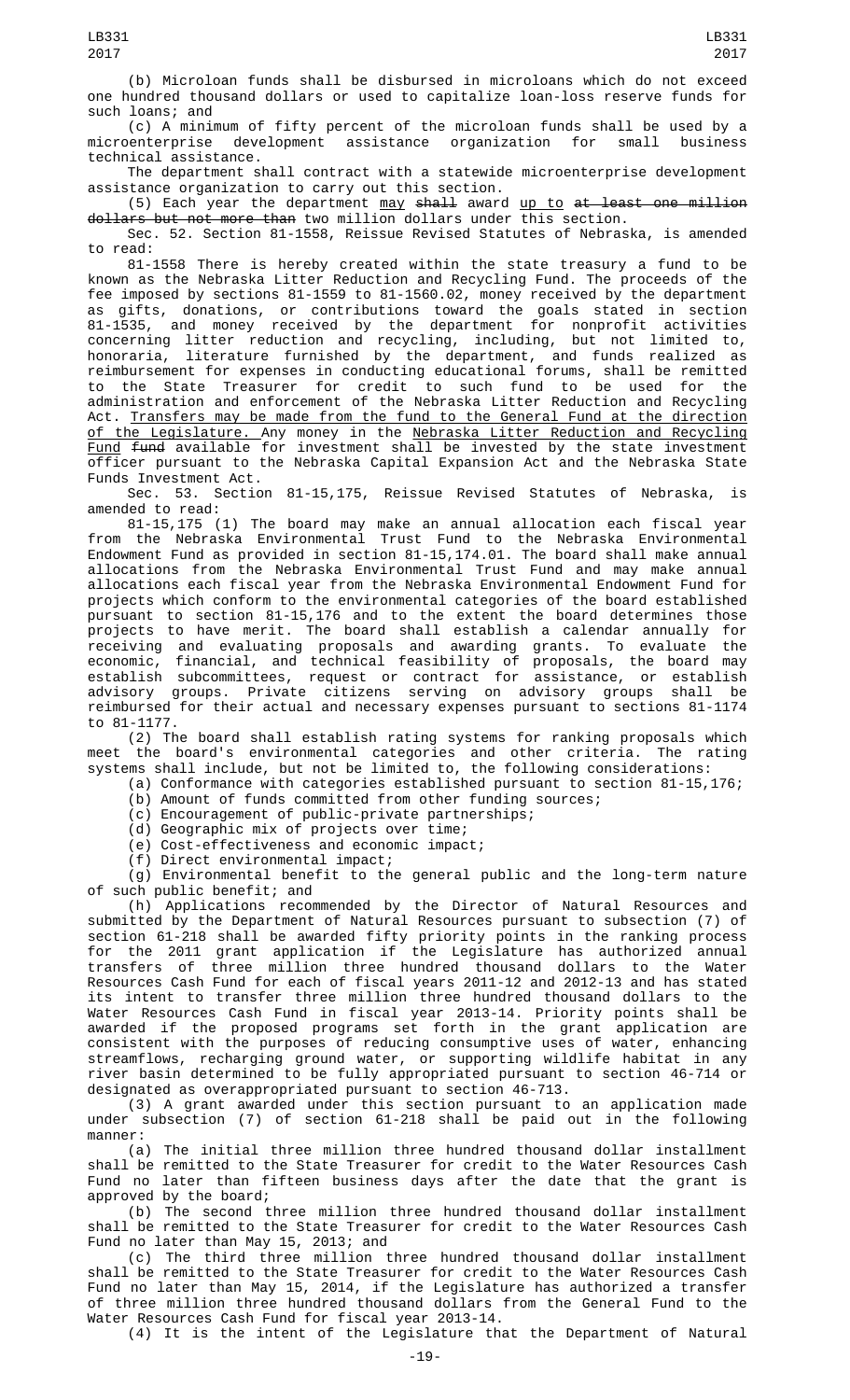Resources apply for an additional three-year grant from the Nebraska Environmental Trust Fund that would begin in fiscal year 2014-15 <u>and a three-</u> year grant that would begin in fiscal year 2017-18 and such application shall be awarded fifty priority points in the ranking process as set forth in subdivision (2)(h) of this section if the following criteria are met:

(a) The Natural Resources Committee of the Legislature has examined options for water funding and has submitted a report electronically to the Clerk of the Legislature and the Governor by December 1, 2012, setting forth:

(i) An outline and priority listing of water management and funding needs in Nebraska, including instream flows, residential, agricultural, recreational, and municipal needs, interstate obligations, water quality issues, and natural habitats preservation;

(ii) An outline of statewide funding options which create a dedicated, sustainable funding source to meet the needs set forth in the report; and

(iii) Recommendations for legislation;

(b) The projects and activities funded by the department through grants from the Nebraska Environmental Trust Fund under this section have resulted in enhanced streamflows, reduced consumptive uses of water, recharged ground water, supported wildlife habitat, or otherwise contributed towards conserving, enhancing, and restoring Nebraska's ground water and surface water resources. On or before July 1, 2014, the department shall submit electronically a report to the Natural Resources Committee of the Legislature providing demonstrable evidence of the benefits accrued from such projects and activities; and

(c) In addition to the grant reporting requirements of the trust, on or before July 1, 2014, the department provides to the board a report which includes documentation that:

(i) Expenditures from the Water Resources Cash Fund made to natural resources districts have met the matching fund requirements provided in subdivision (5)(a) of section 61-218;

(ii) Ten percent or less of the matching fund requirements has been provided by in-kind contributions for expenses incurred for projects enumerated in the grant application. In-kind contributions shall not include land or land rights; and

(iii) All other projects and activities funded by the department through grants from the Nebraska Environmental Trust Fund under this section were matched not less than forty percent of the project or activity cost by other funding sources.

(5) The board may establish a subcommittee to rate grant applications. If the board uses a subcommittee, the meetings of such subcommittee shall be subject to the Open Meetings Act. The subcommittee shall (a) use the rating systems established by the board under subsection (2) of this section, (b) assign a numeric value to each rating criterion, combine these values into a total score for each application, and rank the applications by the total scores, (c) recommend an amount of funding for each application, which amount may be more or less than the requested amount, and (d) submit the ranked list and recommended funding to the board for its approval or disapproval.

(6) The board may commit funds to multiyear projects, subject to available funds and appropriations. No commitment shall exceed three years without formal action by the board to renew the grant or contract. Multiyear commitments may be exempt from the rating process except for the initial application and requests to renew the commitment.

(7) The board shall adopt and promulgate rules and regulations and publish guidelines governing allocations from the fund. The board shall conduct annual reviews of existing projects for compliance with project goals and grant requirements.

(8) Every five years the board may evaluate the long-term effects of the projects it funds. The evaluation may assess a sample of such projects. The board may hire an independent consultant to conduct the evaluation and may report the evaluation findings to the Legislature and the Governor. The report submitted to the Legislature shall be submitted electronically.

Sec. 54. Section 81-3432, Revised Statutes Cumulative Supplement, 2016, is amended to read:

81-3432 The Engineers and Architects Regulation Fund is created. The secretary of the board shall receive and account for all money derived from the operation of the Engineers and Architects Regulation Act and shall remit the money to the State Treasurer for credit to the Engineers and Architects Regulation Fund. All expenses certified by the board as properly and necessarily incurred in the discharge of duties, including compensation and administrative staff, and any expense incident to the administration of the act relating to other states shall be paid out of the fund. Debt repayments payable pursuant to section 81-3432.01 shall be paid out of the fund. Warrants for the payment of expenses shall be issued by the Director of Administrative Services and paid by the State Treasurer upon presentation of vouchers regularly drawn by the chairperson and secretary of the board and approved by the board. At no time shall the total amount of warrants exceed the total amount of the fees collected under the act and to the credit of the fund. Any money in the fund available for investment shall be invested by the state investment officer pursuant to the Nebraska Capital Expansion Act and the Nebraska State Funds Investment Act. Money in the Engineers and Architects Regulation Fund may be transferred to the General Fund at the direction of the Legislature.

The State Treasurer shall transfer three hundred thousand dollars from the Engineers and Architects Regulation Fund to the General Fund on or before June 15, 2018, on such dates and in such amounts as directed by the budget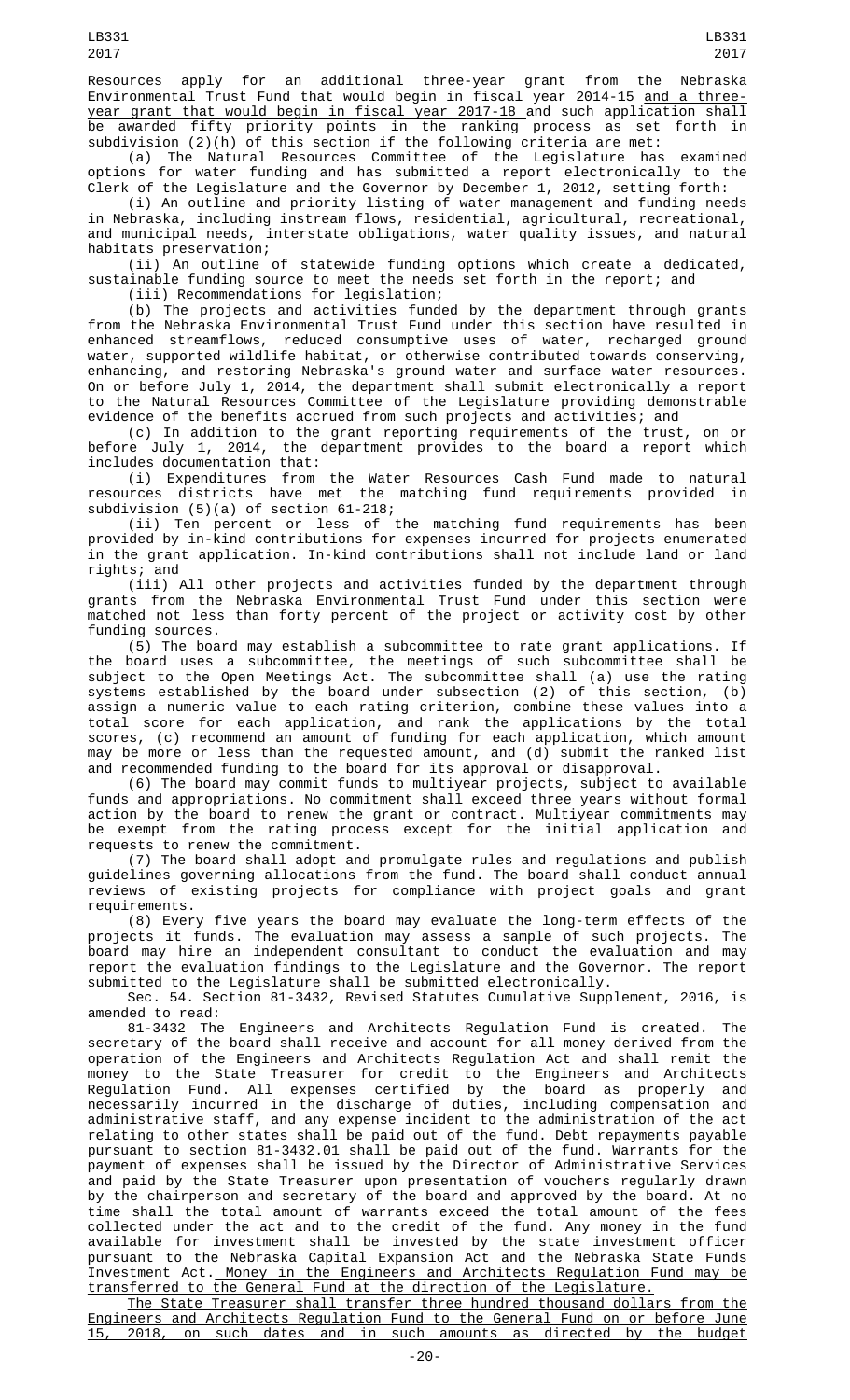administrator of the budget division of the Department of Administrative Services.

Sec. 55. Section 82-331, Revised Statutes Cumulative Supplement, 2016, is amended to read:

82-331 (1) There is hereby established in the state treasury a trust fund to be known as the Nebraska Cultural Preservation Endowment Fund. The fund shall consist of funds appropriated or transferred by the Legislature, and only the earnings of the fund may be used as provided in this section.

(2) On August 1, 1998, the State Treasurer shall transfer five million dollars from the General Fund to the Nebraska Cultural Preservation Endowment Fund.

(3) Except as provided in subsection (4) of this section, it is the intent of the Legislature that the State Treasurer shall transfer (a) an amount not to exceed one million dollars from the General Fund to the Nebraska Cultural Preservation Endowment Fund on December 31, 2013, (b) an amount not to exceed five hundred thousand dollars from the General Fund to the Nebraska Cultural Preservation Endowment Fund on December 31, 2014, (c) an amount not to exceed seven hundred fifty thousand dollars from the General Fund to the Nebraska Cultural Preservation Endowment Fund on December 31 of 2015 and 2016, and (d) an amount not to exceed five hundred thousand dollars from the General Fund to the Nebraska Cultural Preservation Endowment Fund annually on December 31 beginning in <u>2019</u> <del>2017</del> and continuing through December 31, <u>2028</u> <del>2026</del>.

(4) Prior to the transfer of funds from any state account into the Nebraska Cultural Preservation Endowment Fund, the Nebraska Arts Council shall provide documentation to the budget division of the Department of Administrative Services that qualified endowments have generated a dollar-fordollar match of new money, up to the amount of state funds authorized by the Legislature to be transferred to the Nebraska Cultural Preservation Endowment Fund. For purposes of this section, new money means a contribution to a qualified endowment generated after July 1, 2011. Contributions not fully matched by state funds shall be carried forward to succeeding years and remain available to provide a dollar-for-dollar match for state funds. For an endowment to be a qualified endowment (a) the endowment must meet the standards set by the Nebraska Arts Council or Nebraska Humanities Council, (b) the endowment must be intended for long-term stabilization of the organization, and (c) the funds of the endowment must be endowed and only the earnings thereon expended. The budget division of the Department of Administrative Services shall notify the State Treasurer to execute a transfer of state funds up to the amount specified by the Legislature, but only to the extent that the Nebraska Arts Council has provided documentation of a dollar-for-dollar match. State funds not transferred shall be carried forward to the succeeding year and be added to the funds authorized for a dollar-for-dollar match during that year.

(5) The Legislature shall not appropriate or transfer money from the Nebraska Cultural Preservation Endowment Fund for any purpose other than the purposes stated in sections 82-330 to 82-333, except that the Legislature may appropriate or transfer money from the fund upon a finding that the purposes of such sections are not being accomplished by the fund.

(6) Any money in the Nebraska Cultural Preservation Endowment Fund available for investment shall be invested by the state investment officer pursuant to the Nebraska Capital Expansion Act and the Nebraska State Funds Investment Act.

(7) All investment earnings from the Nebraska Cultural Preservation Endowment Fund shall be credited to the Nebraska Arts and Humanities Cash Fund. Sec. 56. Section 85-1414.01, Revised Statutes Cumulative Supplement, 2016,

is amended to read:

85-1414.01 (1) The Legislature finds that:

(a) The availability and accessibility of quality, affordable oral health care for all residents of the State of Nebraska is a matter of public concern and represents a compelling need affecting the general welfare of all residents;

(b) The development and sustainability of a skilled workforce in the practice of dentistry is a public health priority for the State of Nebraska; and

(c) According to research sponsored by the Office of Oral Health and Dentistry of the Department of Health and Human Services, the Nebraska Rural Health Advisory Commission, and the Health Professions Tracking Service of the College of Public Health of the University of Nebraska Medical Center:

(i) A majority of the ninety-three counties of the State of Nebraska are general dentistry shortage areas as designated by the Nebraska Rural Health Advisory Commission and more than twenty percent of the ninety-three counties have no dentist;

(ii) Eighty-two counties are shortage areas in pediatric dentistry as designated by the Nebraska Rural Health Advisory Commission;

(iii) The uneven distribution of dentists in the State of Nebraska is a public health concern and twenty-four percent of the dentists in Nebraska are estimated to be planning to retire by 2017;

(iv) Sixty percent of the children in the State of Nebraska experience dental disease by the time they are in the third grade; and

(v) It is estimated that more than twenty-five thousand children attending public schools in Omaha, Nebraska, do not have a means of continuing dental care.

(2) It is the intent of the Legislature to provide for the development of a skilled and diverse workforce in the practice of dentistry and oral health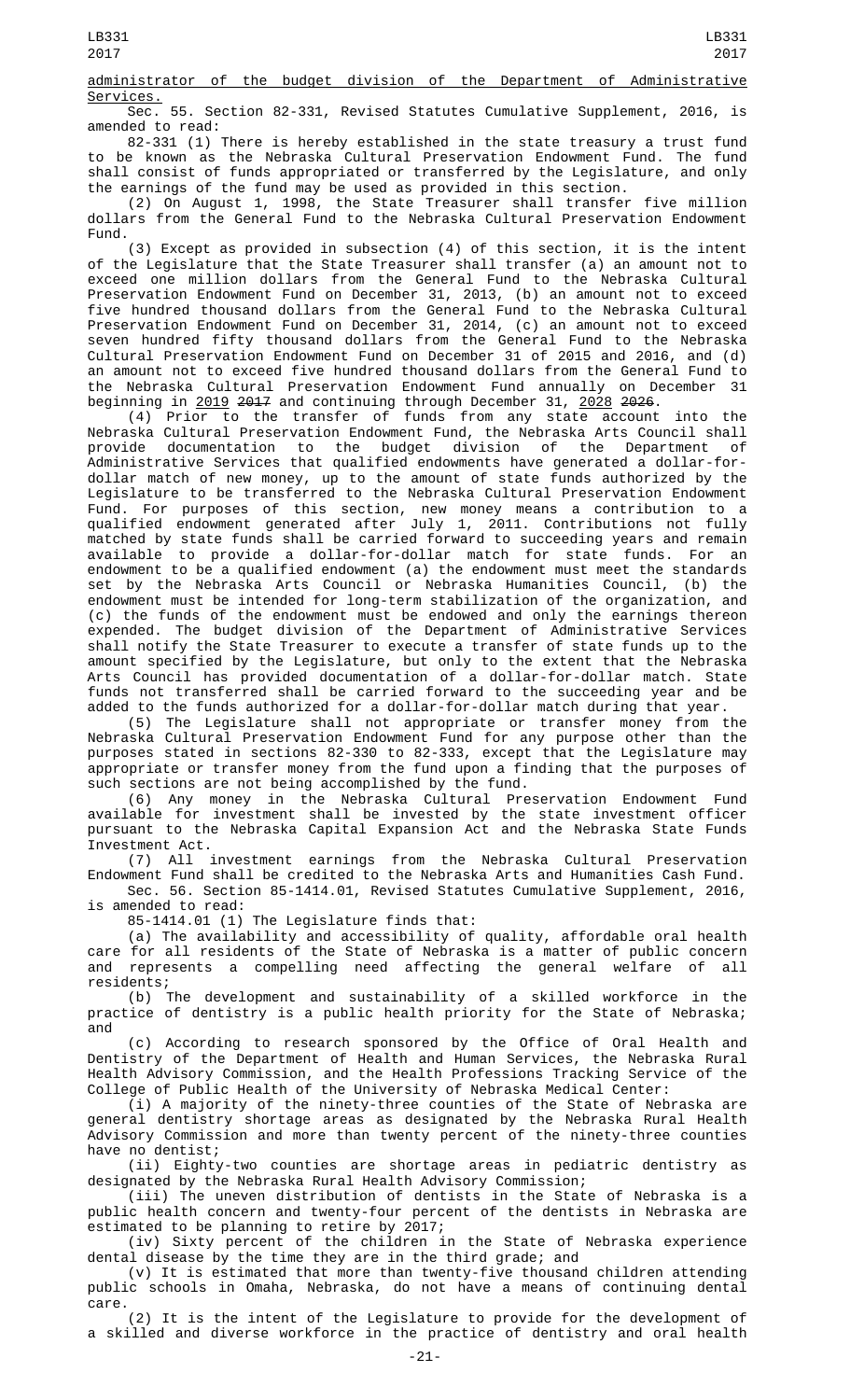care in order to provide for the oral health of all residents of Nebraska, to assist in dispersing the workforce to address the disparities of the at-risk populations in the state, and to focus efforts in areas and demographic groups in which access to a skilled workforce in the practice of dentistry and oral health care is most needed. In order to accomplish these goals, the Legislature recognizes that it is necessary to contract with professional dental education institutions committed to addressing the critical oral health care needs of the residents of Nebraska.

(3) The Oral Health Training and Services Fund is created. The Coordinating Commission for Postsecondary Education shall administer the fund to contract for reduced-fee and charitable oral health services, oral health workforce development, and oral health services using telehealth as defined in section 71-8503 for the residents of Nebraska. Any money in the fund available for investment shall be invested by the state investment officer pursuant to the Nebraska Capital Expansion Act and the Nebraska State Funds Investment Act.

(4) To be eligible to enter into a contract under this section, an applicant shall be a corporation exempt for federal tax purposes under section 501(c)(3) of the Internal Revenue Code and shall submit a plan to the commission as prescribed in subsection (5) of this section to provide oral health training, including assistance for the graduation of dental students at a Nebraska dental college, to provide discounted or charitable oral health services focusing on lower-income and at-risk populations within the state, and to target the unmet oral health care needs of residents of Nebraska. In addition, the applicant shall submit at least five letters of intent with school districts or federally qualified health centers as defined in section 1905(l)(2)(B) of the federal Social Security Act, 42 U.S.C. 1396d(l)(2)(B), as such act and section existed on January 1, 2010, in at least five different counties throughout the state to provide discounted or charitable oral health services for a minimum of ten years. An application to enter into a contract under this section shall be made no later than January 1, 2017.

(5) The plan shall include (a) a proposal to provide oral health training at a reduced fee to students in dental education programs who agree to practice dentistry for at least five years after graduation in a dental health profession shortage area designated by the Nebraska Rural Health Advisory Commission pursuant to section 71-5665, (b) a proposal to provide discounted or charitable oral health services for a minimum of ten years to residents of Nebraska, and (c) a proposal to provide oral health services to residents of Nebraska using telehealth as defined in section 71-8503.

(6) Any party entering into a contract under this section shall agree that any funds disbursed pursuant to the contract shall only be used for services and equipment related to the proposals in the plan and shall not be used for any other program operated by the contracting party. If any of the funds disbursed pursuant to the contract are used for equipment, such funds shall only be used for patient-centered oral health care equipment, including, but not limited to, dental chairs for patients, lighting for examination and procedure rooms, and other equipment used for oral health services for patients and for training students in dental education programs, and shall not be used for travel, construction, or any other purpose not directly related to the proposals in the plan.

(7) The contract shall require matching funds from other sources in a four-to-one ratio with the funds to be disbursed under the contract. The party entering into the contract shall specify the source and amount of all matching funds. No applicant shall receive an award amount under a contract under this section of more than eight million dollars. If more than one applicant meets the requirements of this section to enter into a contract and provides evidence that private or other funds have been received by the applicant as matching funds for such a contract in an amount greater than or equal to sixteen million dollars, each of such applicants shall receive an award amount under a contract equal to eight million dollars divided by the number of such applicants. If one of such applicants qualifies for a contract award amount of less than four million dollars, any other such applicant may receive a contract award amount up to eight million dollars minus the amount awarded to the applicant qualifying for less than four million dollars. The contract amount shall be awarded first to the applicant qualifying for the lowest contract award amount. The contract shall require full and detailed reporting of the expenditure of funds disbursed pursuant to the contract. Any party entering into a contract under this section shall report electronically to the Legislature within one hundred twenty days after the expenditure of the funds disbursed pursuant to the contract detailing the nature of the expenditures made as a result of the contract. In addition, any party entering into a contract under this section shall report electronically to the Legislature on an annual basis the charitable oral health services provided in school districts and federally qualified health centers and the number of recipients and the placements of students receiving oral health training at a reduced fee in dental education programs.

(8) The State Treasurer shall transfer the June 30, 2017, unobligated balance in the Oral Health Training and Services Fund to the Cash Reserve Fund on such date as directed by the budget administrator of the budget division of the Department of Administrative Services.

Sec. 57. Section 86-324, Reissue Revised Statutes of Nebraska, is amended to read:

86-324 (1) The Nebraska Telecommunications Universal Service Fund is hereby created. The fund shall provide the assistance necessary to make

LB331 2017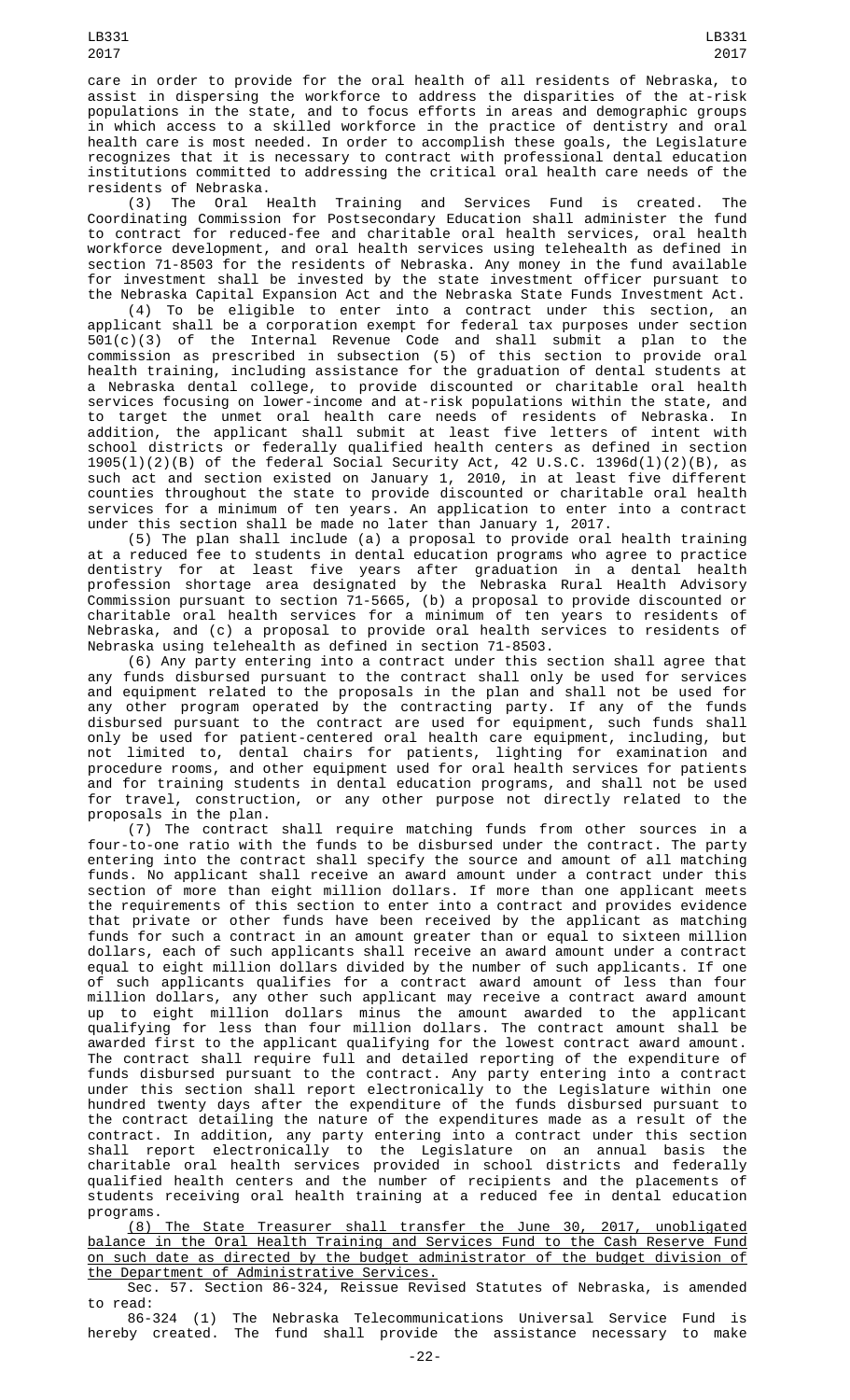LB331 2017

support shall use that support only for the provision, maintenance, and upgrading of facilities and services for which the support is intended. Any such support should be explicit and sufficient to achieve the purpose of the act.

(2) Notwithstanding the provisions of section 86-124, in addition to other provisions of the act, and to the extent not prohibited by federal law, the commission:

(a) Shall have authority and power to subject eligible telecommunications companies to service quality, customer service, and billing regulations. Such regulations shall apply only to the extent of any telecommunications services or offerings made by an eligible telecommunications company which are eligible for support by the fund. The commission shall be reimbursed from the fund for all costs related to drafting, implementing, and enforcing the regulations and any other services provided on behalf of customers pursuant to this subdivision;

(b) Shall have authority and power to issue orders carrying out its responsibilities and to review the compliance of any eligible telecommunications company receiving support for continued compliance with any such orders or regulations adopted pursuant to the act;

(c) May withhold all or a portion of the funds to be distributed from any telecommunications company failing to continue compliance with the commission's orders or regulations;

(d) Shall require every telecommunications company to contribute to any universal service mechanism established by the commission pursuant to state law. The commission shall require, as reasonably necessary, an annual audit of any telecommunications company to be performed by a third-party certified public accountant to insure the billing, collection, and remittance of a surcharge for universal service. The costs of any audit required pursuant to this subdivision shall be paid by the telecommunications company being audited;

(e) Shall require an audit of information provided by a telecommunications company to be performed by a third-party certified public accountant for purposes of calculating universal service fund payments to such telecommunications company. The costs of any audit required pursuant to this subdivision shall be paid by the telecommunications company being audited; and

(f) May administratively fine pursuant to section 75-156 any person who violates the Nebraska Telecommunications Universal Service Fund Act.

(3) Any money in the fund available for investment shall be invested by the state investment officer pursuant to the Nebraska Capital Expansion Act and the Nebraska State Funds Investment Act<u>, and for the period July 1, 2017,</u> through June 30, 2019, any interest earned by the fund shall be credited to the General Fund.

(4)(a) The State Treasurer shall transfer funds from the Nebraska Telecommunications Universal Service Fund to the General Fund upon certification by the Director of Administrative Services that the current cash balances in the General Fund and the Cash Reserve Fund are inadequate to meet current obligations. Such certification shall include the dollar amount to be transferred which shall not exceed the amount by which the General Fund and Cash Reserve Fund are inadequate to meet current obligations. The total of such transfers shall not reduce the Nebraska Telecommunications Universal Service Fund balance below an amount sufficient to meet the obligations on the fund for the next sixty days. Any transfers made pursuant to this subsection shall be reversed upon notification by the Director of Administrative Services that sufficient funds are available or on June 30, 2007, whichever occurs first.

(b) Any transfer under this subsection not reversed within thirty days after the initial transfer shall accrue interest in the amount of five percent annually. Interest shall be calculated beginning on the thirty-first day after the initial transfer and continue until the transfer is completely reversed. The interest calculated shall be credited to the Nebraska Telecommunications Universal Service Fund.

(c) Any transfer of funds which has not been reversed as provided in this subsection, with accrued interest, shall be considered an encumbrance against the General Fund.

(d) This subsection terminates on June 30, 2007.

Sec. 58. Section 86-463, Revised Statutes Cumulative Supplement, 2016, is amended to read:

86-463 The Enhanced Wireless 911 Fund is created. The fund shall consist of the surcharges credited to the fund, any money appropriated by the Legislature, any federal funds received for wireless emergency communication except as otherwise provided in section 86-1028, and any other funds designated for credit to the fund. Money in the fund shall be used for the costs of administering the fund and the purposes specified in section 86-465 unless otherwise directed by federal law with respect to any federal funds. Money shall be transferred from the fund to the 911 Service System Fund at the direction of the Legislature. Within five days after April 19, 2016, the State Treasurer shall transfer two million one hundred thirty-eight thousand three hundred thirty-seven dollars from the Enhanced Wireless 911 Fund to the 911 Service System Fund. On or before July 5, 2017, the State Treasurer shall transfer one million nine hundred eighty-eight thousand seven hundred ninety